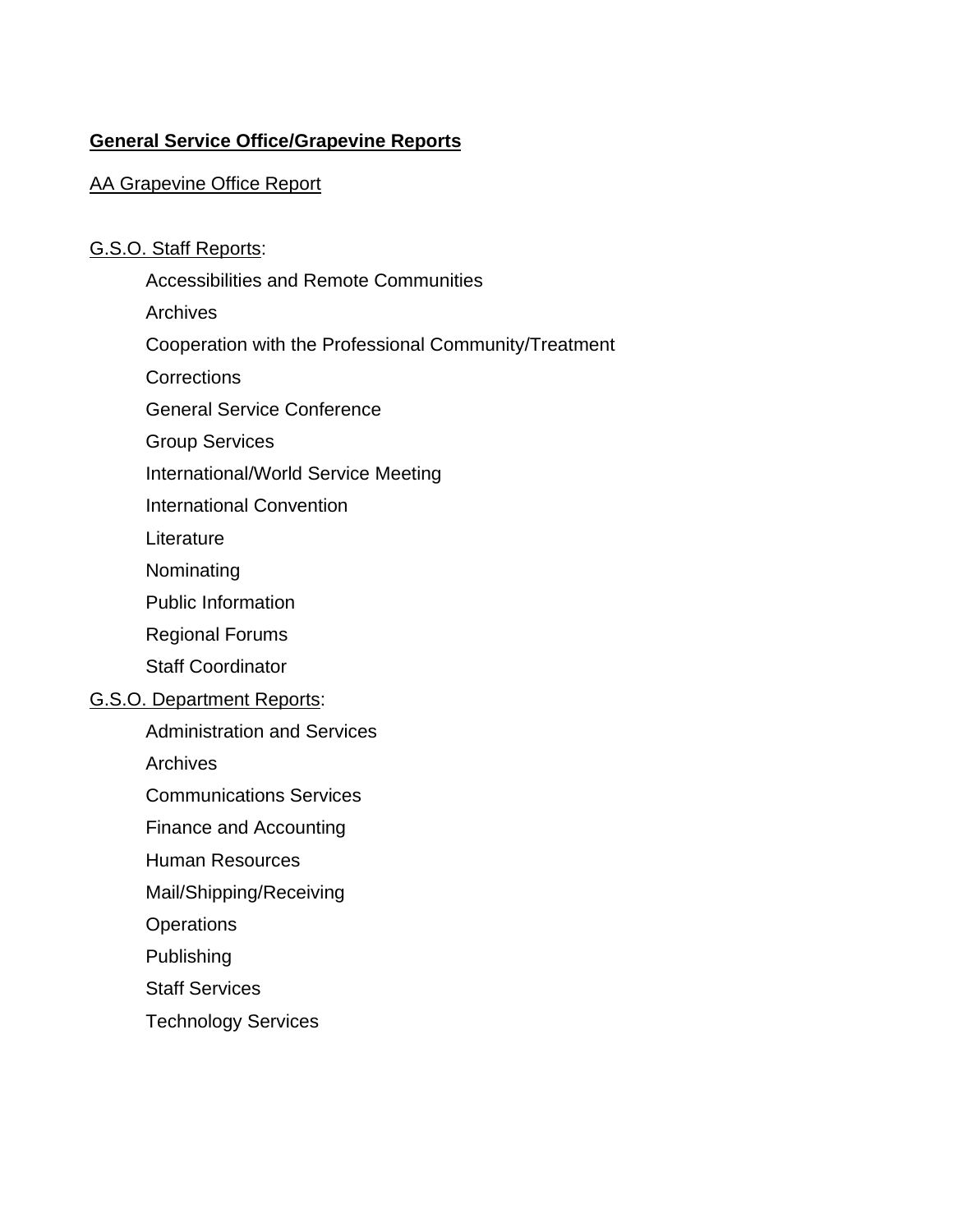## Office Report: AA Grapevine Karina Cascante, Associate La Viña Editor

Due to the world Covid-19 health crisis, as of March of 2020 all employees of AAGV were required to relocate and telework from their homes. Throughout the summer and for the remainder of the calendar year, all AA Grapevine, Inc. work was performed, and all editorial products were created electronically from each employee's home. In May 2021, a voluntary Return to Work was implemented and GV and LV staff started making their way back into the office. A full-return to work with a hybrid schedule was implemented in October 2021 and all Grapevine and La Viña staff are working in the office on a full-time basis at least two to three days per week.

Since the last Conference, AA Grapevine, Inc. has produced 12 issues of Grapevine and six issues of La Viña. It also produced the Grapevine books *Prayer & Meditation*, *Free On the Inside* (AA prison stories) and the La Viña book *Mujeres en AA* (Spanish-speaking women's stories). In 2021, AAGV began production on a new book of Grapevine AA stories to be released in spring of 2022, called *Fun in Sobriety*. AAGV also began production on a new Spanish translation of *Emotional Sobriety*, due out in fall of 2022. AAGV also produced its annual wall calendar (with member photos) and a pocket planner. After partnering with Ingram Content Group to distribute its books, e-books and audiobooks, beginning October 2020, Grapevine and La Viña material is now available to a much wider market in hopes of reaching more people looking for help with their drinking problem.

The AA Grapevine, Inc. websites continued to expand and in 2021 received an average of 77,000 unique visitors each month. A new feature, "Magazine section field," was deployed on aagrapevine.org and aalavina.org websites allowing stories and audios to display what section they belong to. The GV Audio Project Portal was given a new landing page: aagrapevine.org/audioproject.

In October 2021, AA Grapevine, Inc. launched its new 30-minute Podcast, "The Half Hour Variety Hour," which is now available on the leading podcast platforms and features longtime A.A. members Don and Sam. A new episode airs every Monday. In November 2021, Grapevine re-launched its popular Audio Project, in which members record seven-minute shares on a variety of A.A.-related topics. There are currently five Audio Project playlists featured on AAGV's YouTube channel. AAGV continues working on new ideas to increase content on their YouTube channel, including explainer videos and short videos in both English and Spanish from the GV and LV Audio Projects. And in 2021, AAGV also began to work with companies to make material available to prisons via e-tablets.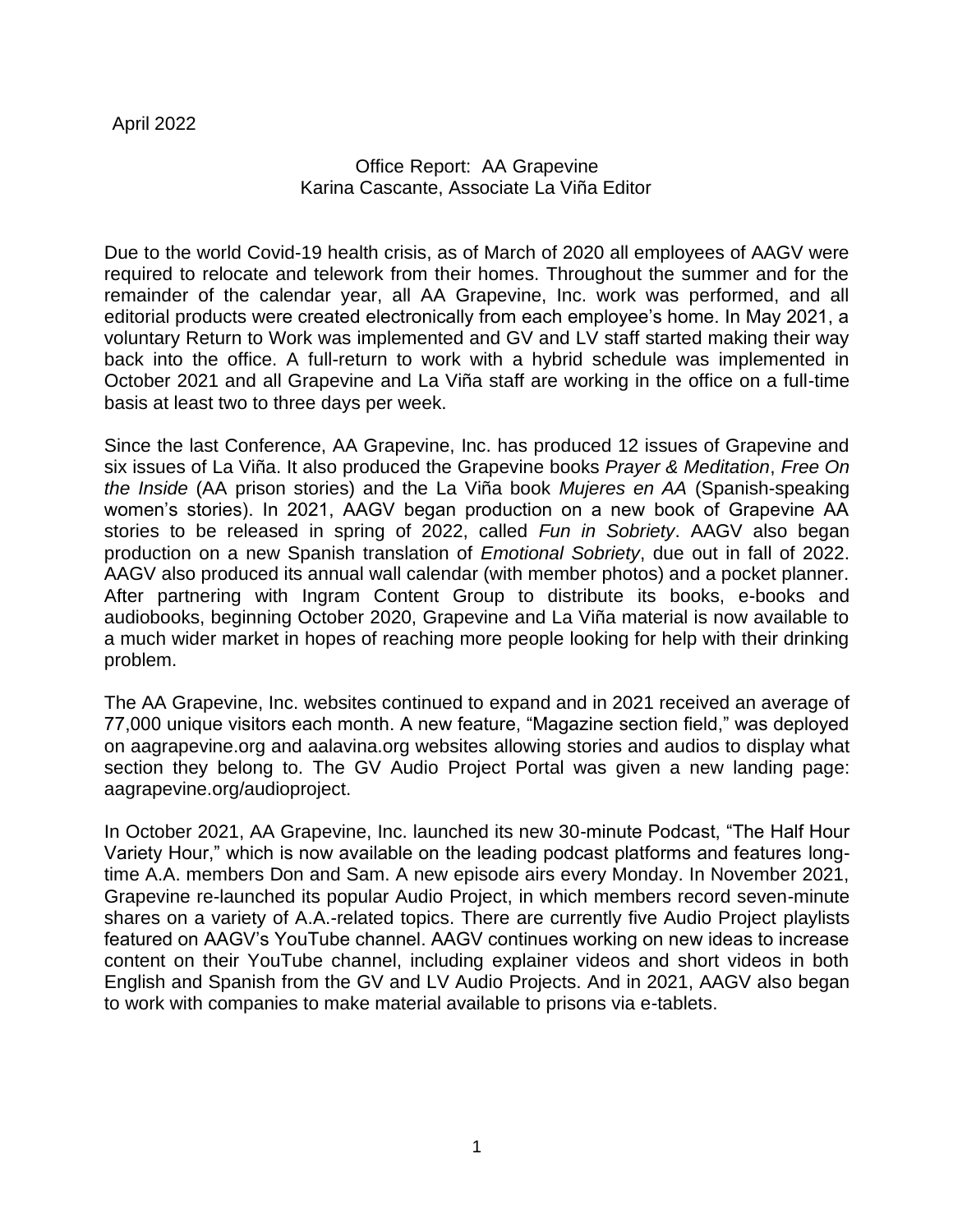through SMS. Following the 2021 General Service Conference action, AA Grapevine, Inc. started Instagram accounts for both the AA Grapevine and La Viña magazines. As of July 7, 2021, users could read GV's Daily Quote each morning, know when our new magazine issues arrived, learn about new books and be inspired by both A.A. pioneers and today's members. In their first few months, the Grapevine account (@alcoholicsanonymous\_gv) had more than 121,000 viewers; the La Viña account (@alcoholicosanonimos lv) had over 14,000 viewers. Also, in April of 2021, La Viña's free "Daily Quote" became available

AA Grapevine, Inc. continued to expand its successful Carry the Message Project to help members and groups get Grapevine and La Viña subscriptions into the hands of alcoholics in need. AAGV simplified the process to make it easier for members, groups and committees to get subscriptions to prisoners, members (at events and home groups), alcoholics in detoxes and rehab centers, or to help doctors, lawyers, parole officers, teachers and other professionals learn more about A.A. Throughout the year, AAGV, Inc. has collaborated with GSO's Corrections desk to fulfill hundreds of Carry the Message subscriptions for inmates.

As some events began reopening in person for 2021, while others remained virtual, Grapevine and La Viña staff members participated in many events and workshops across the U.S. and Canada throughout the year.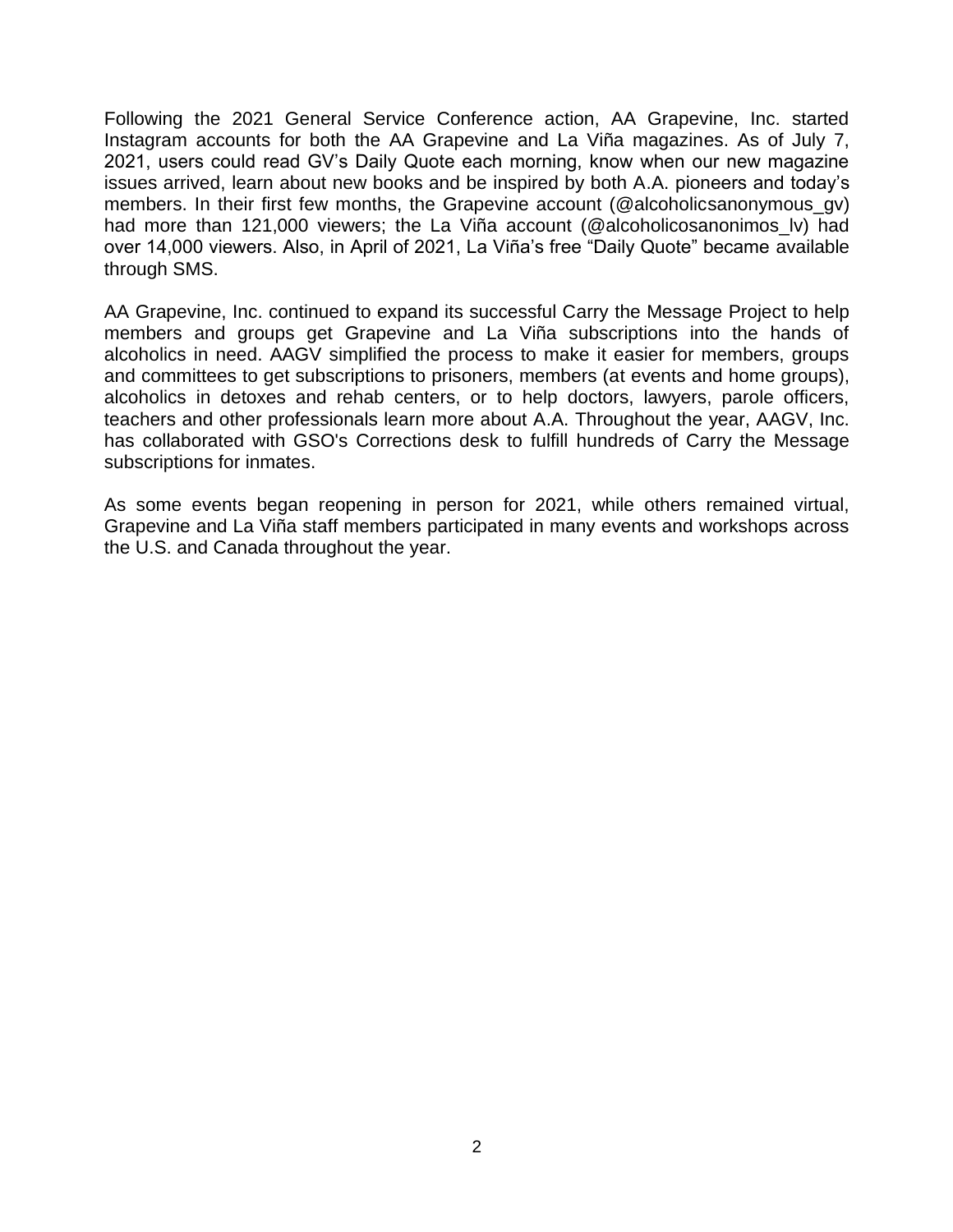### Staff Report: Treatment/Accessibilities and Remote Communities Brenda Brown

The overall purpose of the Treatment/Accessibilities and Remote Communities staff assignment is to share A.A. and service committee experience and information through literature, activity updates and other communications. Area, district and intergroup committee chairs for Treatment/Accessibilities and Remote Communities currently receive communications from this assignment.

We list 333 Treatment/Accessibilities committees (including 15 Cooperation with the Elder Community committees) and 53 Remote Communities committees.

The staff member also cooperates with GSO's Publishing department on development and updating of accessibilities material.

New chairs receive welcome letters, workbooks, service-related materials, pertinent Grapevine issues, and service kits for their position and committee. These materials continue to be shipped via postal mail. At every opportunity these trusted servants are reminded that most of the information that they seek can be read or printed on GSO's A.A. website (www.aa.org). On the committee web page, anyone can access most of the committee service-related material regardless of their position within the committee. In addition, area level chairs receive a list of other area level chairs to share their local experience and activities.

Committee chairs receive updates on other committees' activities through articles in *Box 4-5-9*, as well as receiving updates from the assignment coordinator that may contain ideas, activities, questions, and solutions from other committees. These activity updates contain information about the General Service Office, requests for local sharing and clarification of areas of potential confusion.

The staff member on this assignment serves as secretary to the Conference Committee on Treatment and Accessibilities, and as co-secretary to the trustees' Cooperation with the Professional Community/Treatment and Accessibilities Committee.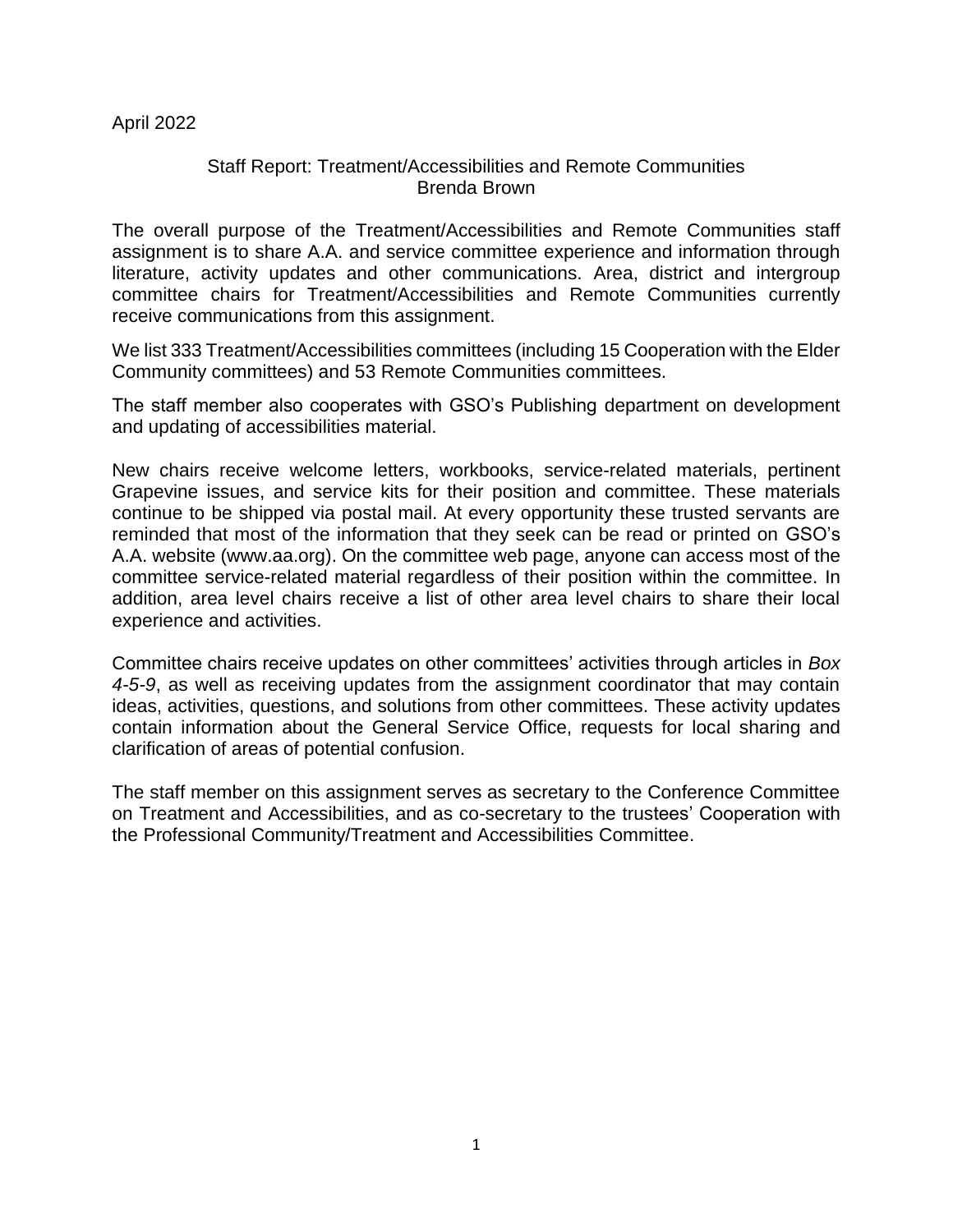### Staff Report: Archives Michelle Mirza, Archivist

The Archives staff provides resource material and service to A.A. members, researchers and others about A.A. history, responds to worldwide information requests, and offers professional support to local areas, districts or groups interested in researching their history.

Due to COVID-19 pandemic, the G.S.O. staff worked remotely from March 2020 through October 1, 2021, when the office reopened for employees. As a result of this unfortunate and unforeseen circumstance, we were compelled to redirect our planned goals but despite the setbacks, the department has had a productive year. In July 2021 we welcomed a new employee, Assistant Archivist, Kyle Zaczek (nonalcoholic) to the team. None of the work reported in this report would be possible without the help of a diligent team of archivists, working to ensure that we fulfill the mission and goals of the G.S.O. Archives.

We continued to respond to inquiries from the world-wide Fellowship and other professionals interested in A.A.; in 2021, we responded to approximately 850 requests for information, utilizing a combination of unpublished primary sources and published material maintained in the repository. We welcomed new local archivists and committee chairs serving either in the area or district position and furnished each individual with an Archives Workbook, Guidelines and other resources.

Since transitioning to a fully telecommuting environment, we have naturally had to adapt to working in a paperless environment, which was by no means a simple feat. We implemented a new procedure for archiving A.A.'s corporate boards' vital records. Vital records are those "official" records, regardless of format, that are significant to the operation of a business, or continuation, should a disaster occur. The vital records for A.A. include all records generated by the three corporations (General Service Board, A.A.W.S., Inc. and AA Grapevine, Inc.). As a result of the COVID-19 related experiences and working off-site, we decided to modify how we archived these records in the past. We now maintain two digital copies in two disparate servers, and one paper copy onsite, as opposed to double sets of paper copies. This new procedure will result in efficiency, enhance retrieval, reduce off-site storage cost, and reduce processing time.

One significant project undertaken in early 2021 was the transference of approximately 392 cubic feet of audio and visual materials from off-site storage to a storage room onsite. The holdings include digitized audio and film on CDs, and DVDs; analog recordings; microfilm; and other media-type material. The projected annual financial reduction is approximately \$26,000. Future planning around extracting the digital content to a secure server is being explored.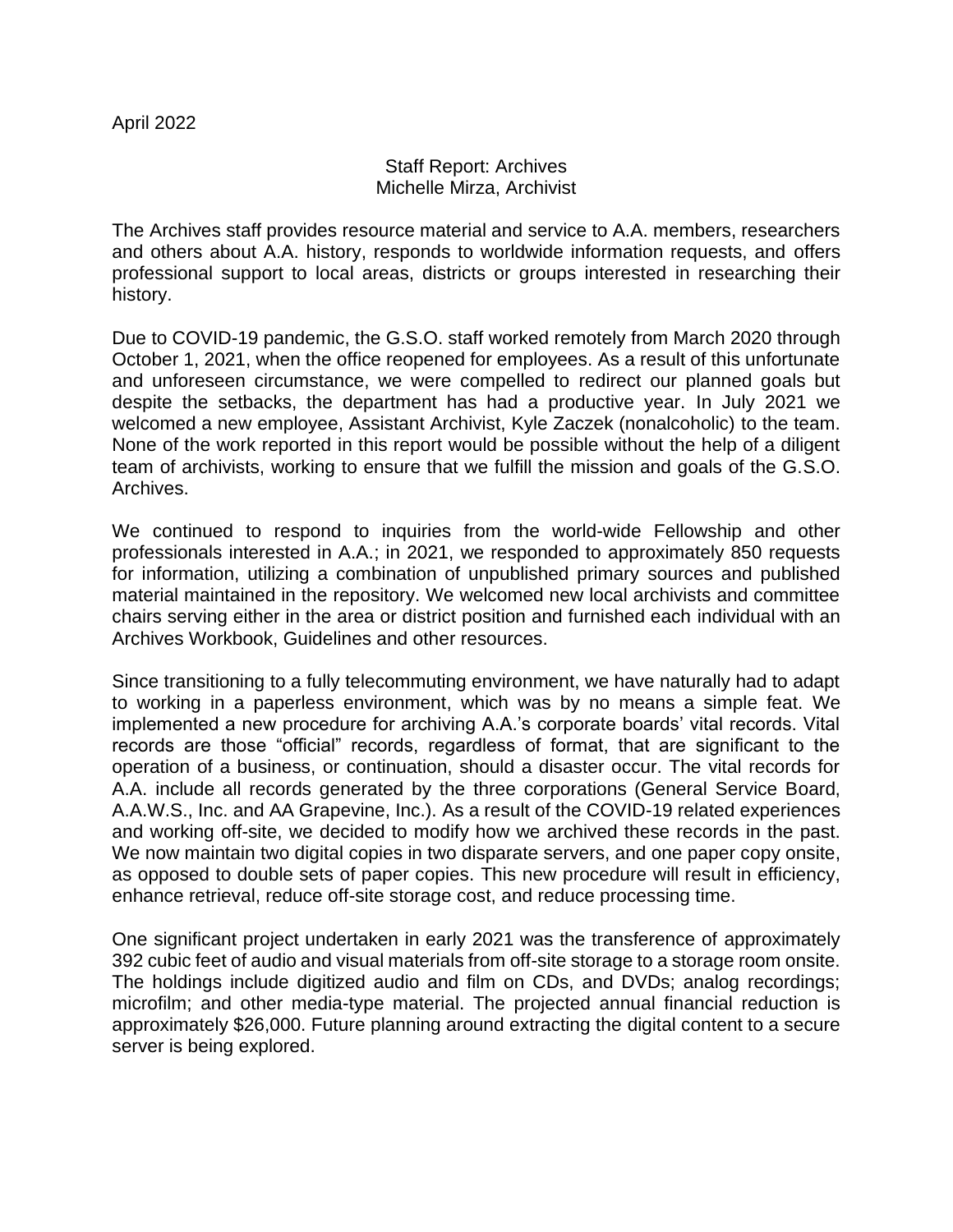Digital preservation of paper records is an ever-continuing project and there is no shortage of paper records in the Archives! The Archives staff have completed an incredible amount of digitizing work this past year. They have organized, scanned, and preserved, as appropriate, background documents from various trustees' and conference committees; documents from various ad hoc committees of the corporate boards; and approximately 50 cubic feet of materials from other departments. In line with our more pressing goals, we are primarily focused on processing the increasing backlog of boxes of papers. One project recently resumed since March 2020, when the office closed, is the digitization of Bill W.'s personal correspondence. We are a long way from completion as it is indeed time-consuming, meticulous work, digitizing these fragile important documents.

Associate Archivist, Steven D'Avria continues to listen to and catalog audio recordings of past General Service Conferences. Since March 2020, when the project was first assigned to Steven, he has built a comprehensive catalog of recordings of this record series from 1971 to 1993, comprising over 650 audio recordings on compact discs.

In 2021 we proposed a plan to review and update the existing Records Management Retention Schedule (2018 version) for GSO and AA Grapevine, with a projected completion by spring 2022. This task involved holding workshops and training sessions with stakeholders (Staff, managers and supervisors) followed by a series of individual meetings with each department for the purpose of conducting an inventory of existing records schedules, recordkeeping requirements and practices. The updated schedule will reflect recent organizational changes, new departments, and/or new functions generated from these changes. We are consulting with a certified Records Manager to ensure that the Schedule conforms with recordkeeping requirements as directed by state and federal laws.

Upon our return to the office in October 2021, the Senior Archivist, April Hegner (nonalcoholic) immediately focused on curating a series of new exhibits for display in the Archives exhibit space. We had dismantled all the exhibits during the office closure, and it was a welcome pleasure to revivify the exhibit room once again. Some of the exhibits on display now are, "Treasures from the G.S.O. Archives," "A.A. Around the World," "A pictorial record of COVID-19 pandemic – GSO and AA Grapevine," "60 Years of A.A.'s Twelve Concepts," and "G.S.O. Archives Celebrates 46 Years."

Throughout the year, the Archivist and Senior Archivist participated in several teleconferencing activities such as service workshops, groups' anniversary celebrations, Archives Workshops and other online service events.

Finally, we extend gratitude to those members and others who have generously donated material to the Archives within the past twelve months.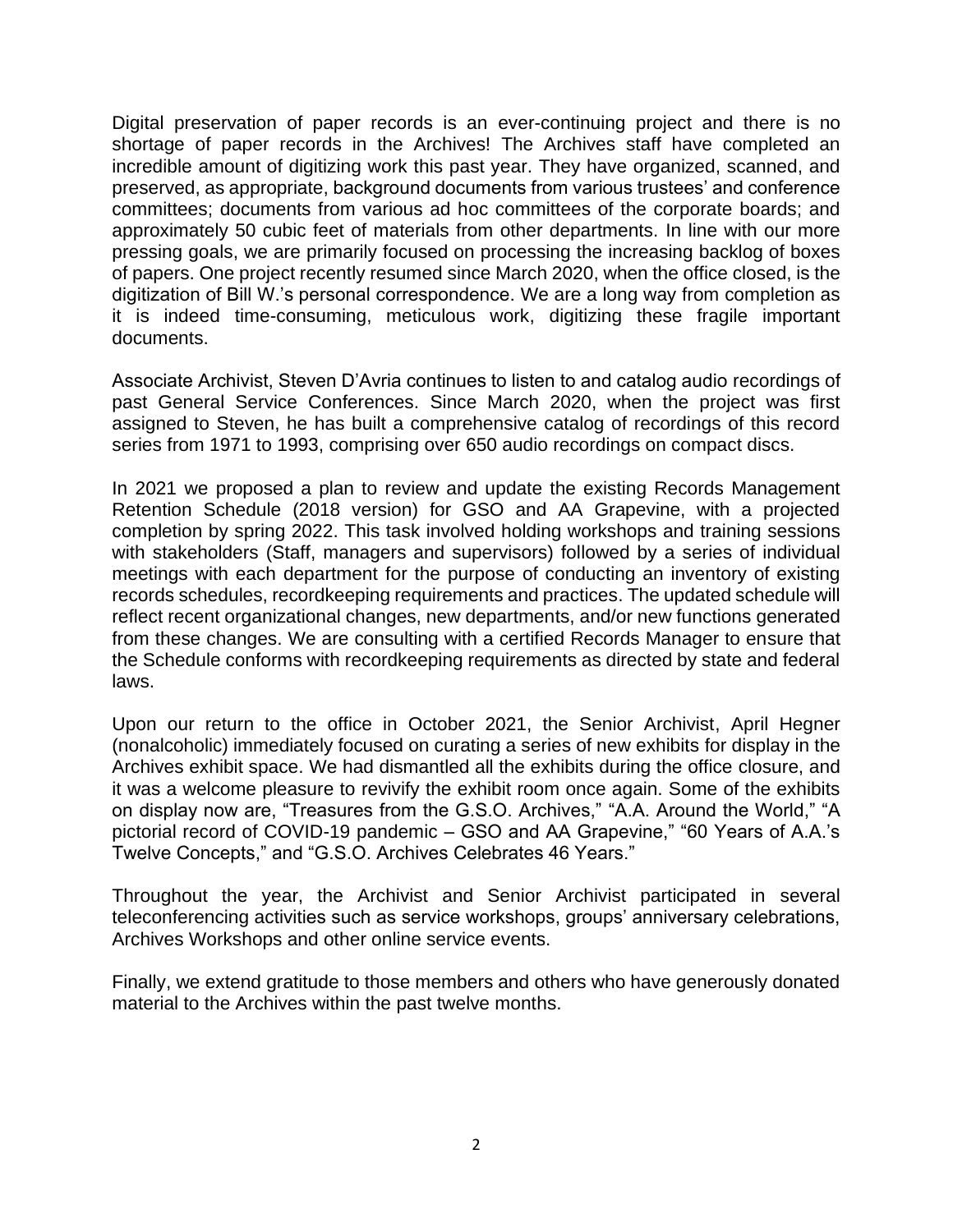### Staff Report: Cooperation with the Professional Community (CPC) Amy Bailey

The staff member on the CPC assignment works to provide accurate information about A.A. and to facilitate communication with local CPC committees. Many professionals and professionals in training have a working knowledge of A.A., however, many do not have a close relationship with the local A.A. community and do not fully recognize the impact that the A.A. program of recovery can make on a patient or client who is seeking help with a drinking problem.

The CPC coordinator responds daily to numerous inquiries from professionals and coordinates with local A.A. committees from across the U.S. and Canada who foster cooperation with professionals and carry the A.A. message. The CPC assignment arranges for distribution of service materials, presentation, and letter templates in English, French and Spanish. The CPC coordinator strives to ensure that all the service materials are up to date and available to local committees. They also coordinate in-person A.A. traveling exhibits at national professional conferences when health and safety guidelines permit large in person gatherings. The CPC coordinator also serves as a liaison to the Advisory Council of the National Institute for Alcohol Abuse and Alcoholism (NIAAA). Communication with professionals also occurs through the newsletter *About A.A*., typically published twice a year. The upcoming Spring 2022 issue focuses on carrying the message to mental health professionals and the participation of a Class A trustees in the World Health Organization (WHO).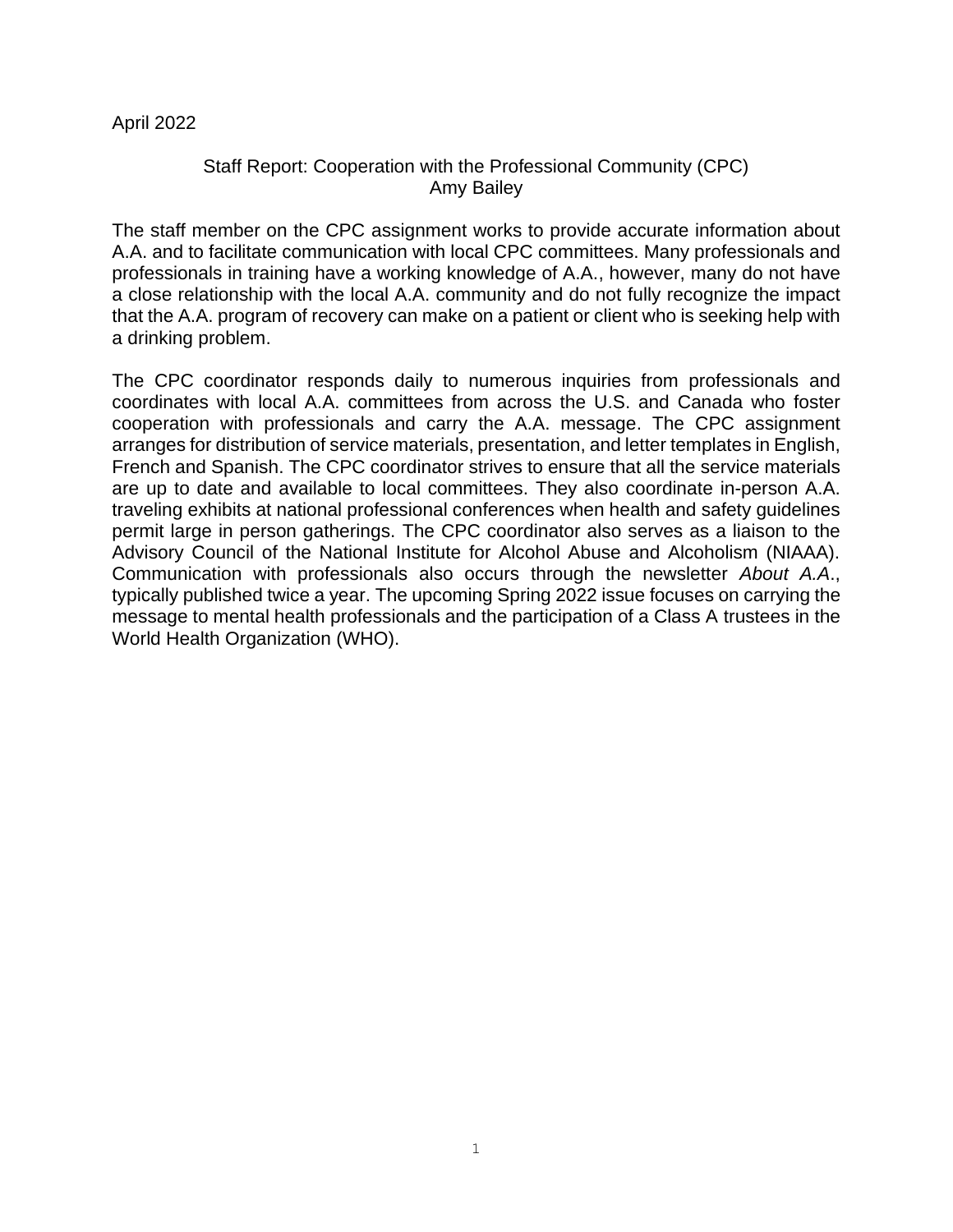### Staff Report: Corrections Sandra Wilson (Interim Coordinator)

The Corrections assignment is responsible for helping A.A. members and local committees carry the A.A. message to alcoholics confined in a variety of correctional settings. Approximately 300 pieces of mail arrive monthly from inmates, many requesting free literature, others asking to participate in our Corrections Correspondence Service (CCS) or for help in contacting A.A., either by asking for a meeting in their facility or for a prerelease contact. We also forward to area corrections committee chairs about 154 per year requests from inmates or corrections professionals.

While not everyone who writes to GSO has a problem with alcohol, all letters are answered. If an incarcerated alcoholic requests free literature, they may be sent a Big Book, a copy of Grapevine or La Viña, and a selection of pamphlets, and often the booklet *A.A. in Prison: Inmate to Inmate*, with an explanation that the enclosed literature is made possible through the voluntary contributions of A.A. members throughout the United States and Canada. However, this assignment tries to avoid being viewed as the primary source of A.A. literature, since "carrying the A.A. message" in this way is an A.A. service opportunity for local A.A. members.

One of the most gratifying aspects of the assignment is communicating with area and district Corrections, Hospitals and Institutions, and Bridging the Gap committees. The desk fields daily calls and emails from A.A. members doing corrections service work. In 2021, we passed along to area corrections committee chairs 154 requests from persons in custody, corrections professionals, and A.A. members taking meetings into correctional facilities for prerelease contacts, outside support, or A.A. literature.

Prerelease Contacts help incarcerated alcoholics get acquainted and comfortable in A.A. in the community they are being released to. They are intended to be made three to six months prior to a release date. Requests from inmates are received by GSO and forwarded to the appropriate area corrections chair. In 2021, we forwarded over 69 requests.

The Corrections Correspondence Service is coordinated through GSO and is intended for those who have more than six months to serve on a sentence. In 2021, many correctional facilities suspended in-person A.A. meetings due to health and safety guidelines related to Covid-19. However, CCS continued to provide the spiritual connection of one member to another – sharing experience, strength, and hope.

The CCS links A.A. members who are incarcerated with A.A. members on the outside so that both can share their experience, strength and hope. In September 2021, we launched the new CCS database system that provides us with the ability to expediently match volunteers and persons in custody automatically and manually, obtain statistics and reports, and generate personalized letters that can be sent via email to outside A.A.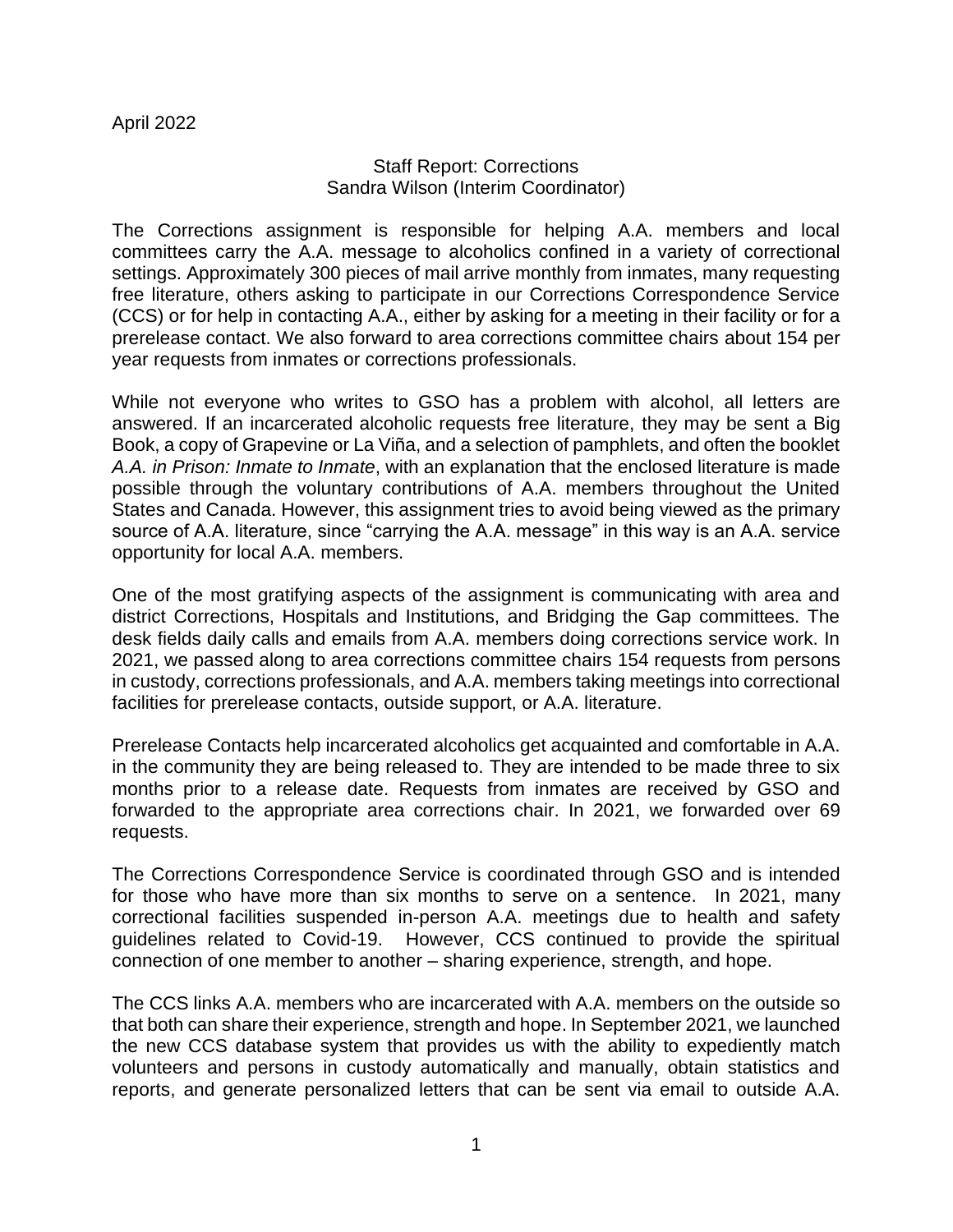members and via postal mail to persons in custody. In 2021, we linked 1,432 male and 438 female alcoholics in prison to an outside A.A. correspondent through CCS. To meet those requests, we matched those on the inside with 1,818 outside A.A. volunteers.

GSO's A.A. website has a special section where most Corrections service material can be found, including current and past issues of the newsletter *Sharing from Behind the Walls* (SFBTW*).* This quarterly publication contains excerpts of sharing from A.A. members in prison who have written to GSO.

We receive many letters from A.A. members on the inside who express their gratitude for the hope found in the literature received, as well as for the many dedicated A.A. volunteers who take the time to reach out inside the walls by bringing an A.A. meeting into the institution or via our Corrections Correspondence Service.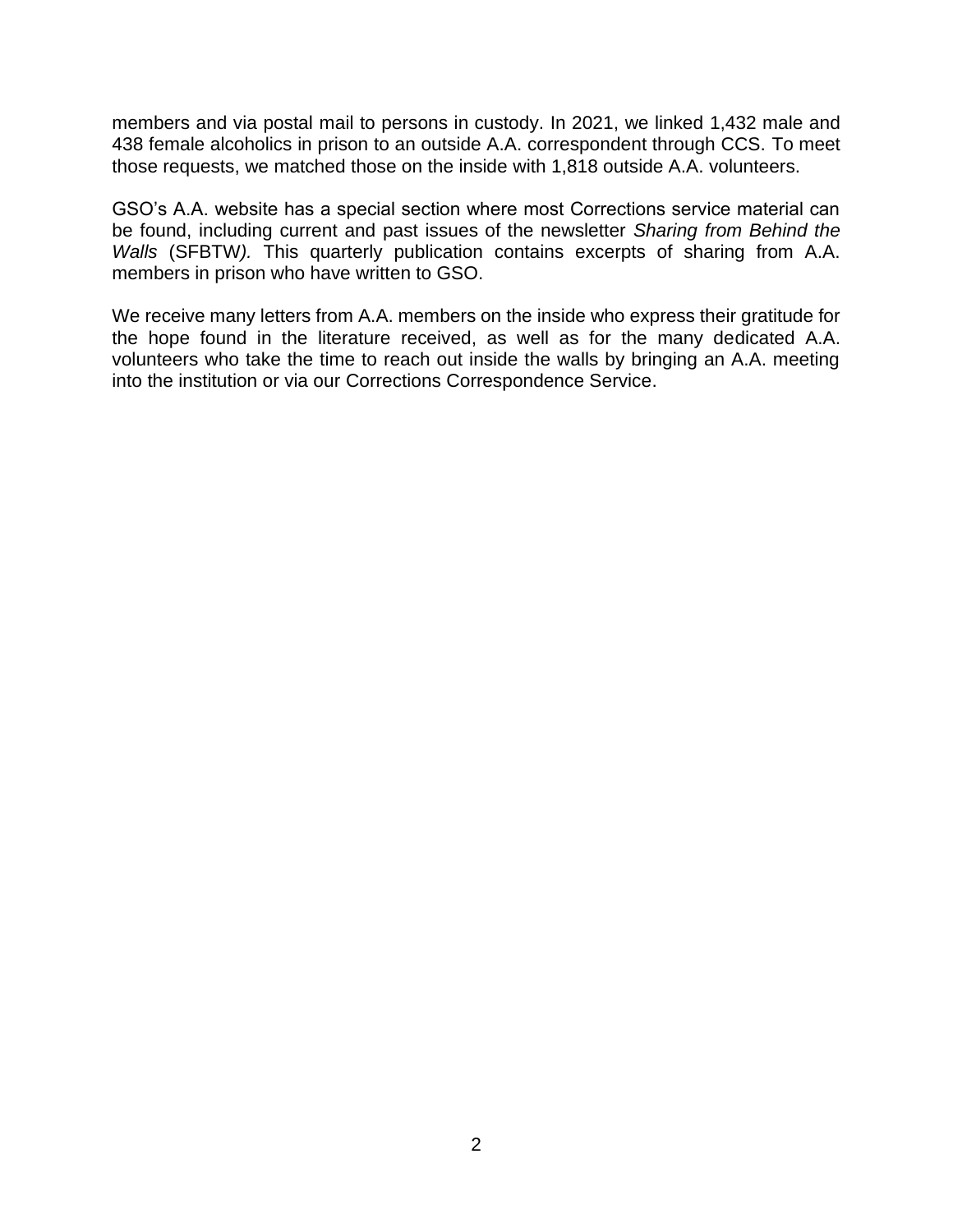# Staff Report: General Service Conference Steve Smith

The Conference coordinator is the G.S.O. contact for General Service Conference members. The Conference process continues throughout the year and the coordinator corresponds regularly with delegates and alternate delegates who cooperate to make the annual Conference responsive to the needs of the Fellowship. The annual meeting of the General Service Conference, which first met in April 1951, is the closest thing A.A. has to a group conscience in the U.S. and Canada.

A.A. members are encouraged to submit topics through their area structures for consideration by the Conference. Suggested topics may be forwarded to a trustees' committee for consideration and, where appropriate, referred directly to a Conference committee. Occasionally topics are submitted that are more appropriately under the purview of either the General Service Board, A.A.W.S. or Grapevine Boards. These items are accordingly forwarded to those boards for their attention.

The Conference coordinator is responsible for:

- Serving as secretary to the Conference Agenda Committee and the trustees' Committee on the General Service Conference;
- Assembling suggestions for the Conference theme, presentation/discussion and workshop topics that are reviewed by the Conference Agenda Committee, which makes selections that are recommended to the Conference for approval;
- Working with the G.S.O. staff and general manager on planning and coordinating each phase of the Conference program, agenda and scheduling;
- Working with the Publishing department to schedule, assemble and coordinate translation of Conference material;
- Working with the Publishing department on the summer edition of *Box 4-5-9* and the print and anonymity-protected digital copies of the Conference *Final Report;*
- Cooperating with the Technology Services department to develop and maintain necessary digital platforms for transmission of Conference material to Conference members.
- In recent years, the planning and execution of the General Service Conference has been completed entirely with a remote G.S.O. workforce and via videoconferencing technology. Ideas continue to be considered for how the Conference members can complete all Conference business as the 2022 Conference is scheduled to be fully in-person.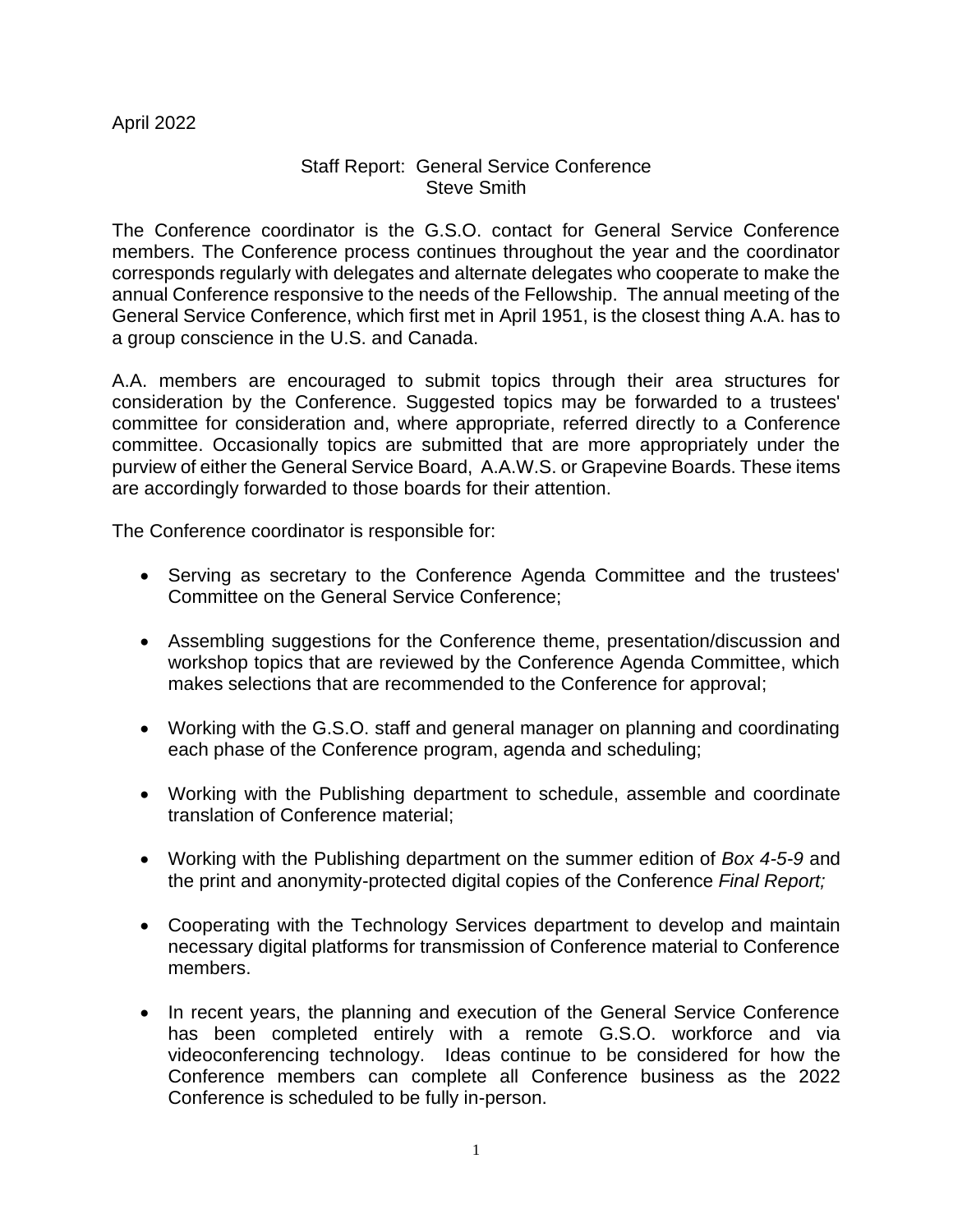# Staff Report: Group Services Craig Weidner

To assist groups across the U.S. and Canada, GSO develops service material based on an indicated need, sharing information and experience. Examples of service material include: Group Handbooks; GSR/ DCM Kits; A.A. Guidelines; and individual pieces such as "Is Your Group Linked to A.A. as a Whole" and "Anonymity Online and Digital Media." A six-page document, SM F-33, lists and describes each service piece that is available.

Service material is available upon request and differs from Conference-approved literature in that it does not come from a Conference Advisory Action. Service material reflects A.A. group experience as well as timely information that is subject to change.

The group services coordinator:

- Supervises the updating of GSO's available service material upon request, and in Spanish and French, whenever possible.
- Collaborates with the Publishing, Operations, and Technology Services departments on projects having to do with GSO's group and service committee data such as the development and evolution of the "Fellowship Connection" portal. Group services also helps maintain intergroup and central office shared experience and contact information for communication purposes as well as A.A. Near You.
- Serves as a resource to the Publishing department regarding updating of *The A.A. Service Manual*.
- Serves as liaison to over 480 intergroup and central offices, in English, Spanish and French in the U.S. and Canada, and coordinates the participation of A.A.W.S. at the annual intergroup/central office seminar (ICOAA), working with the seminar's Policy and Site-Selection Committees.
- Serves as secretary to the Conference Committee on Report and Charter.
- Serves as liaison to other Twelve Step fellowships and to Special International Contacts. In some cases, may chair and facilitate the "Day of Sharing," a cooperative event between A.A. and other Twelve Step fellowships.
- Serves as the secretary to the A.A.W.S. Technology Communications Services committee.
- Maintains regional correspondence and assignment related correspondence.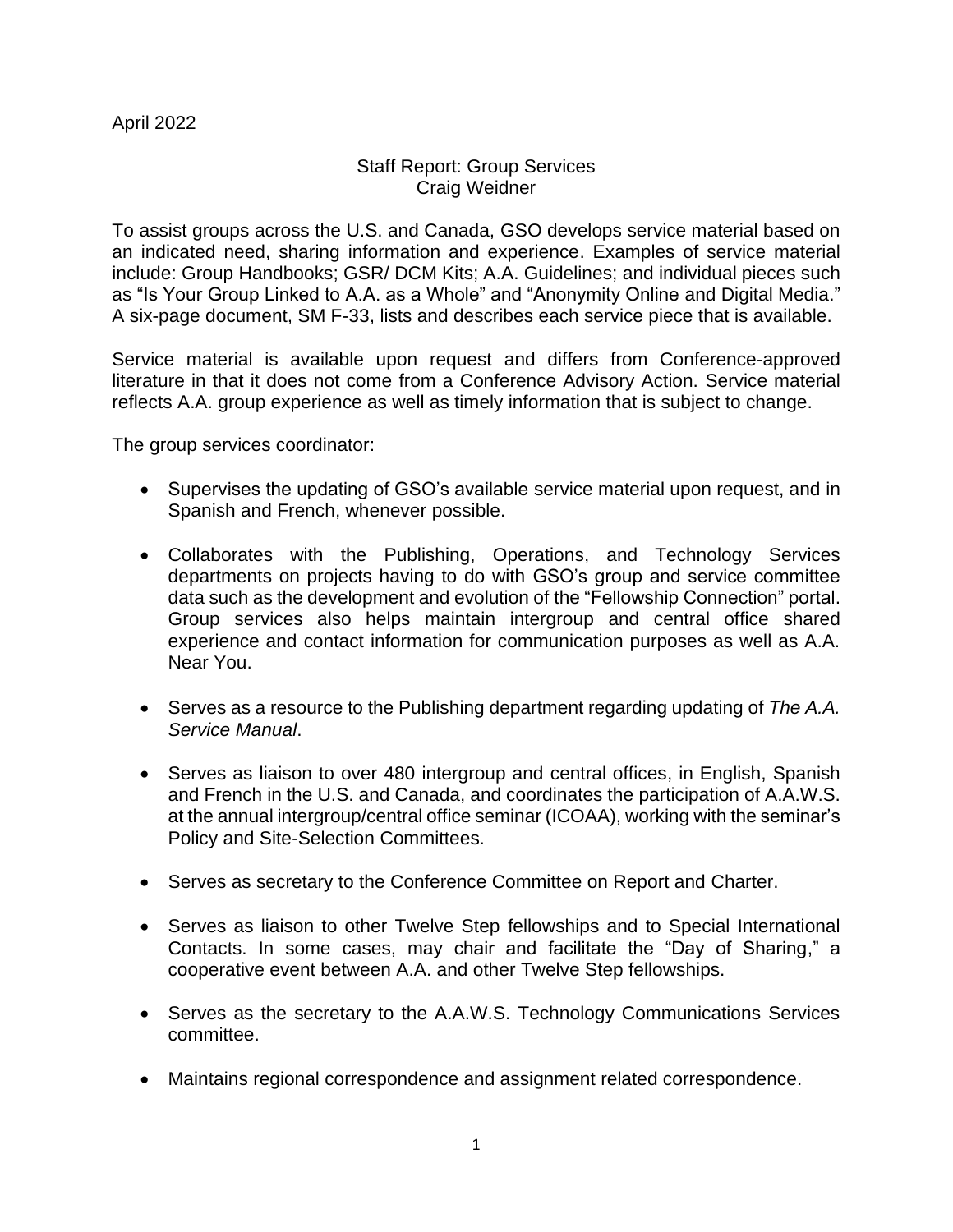# Staff Report: International/World Service Meeting Racy Joseph, International Desk Coordinator

The International desk receives correspondence from groups, individual A.A.s and professionals interested in obtaining information about A.A. in countries outside of the U.S. and Canada. Additionally, the staff member corresponds with 66 international general service offices and/or literature distribution centers.

The International desk is also responsible for communication with structures, groups and members outside the United States/Canada. Correspondence arrives at the International desk in many languages and is answered in the appropriate language, often accompanied by A.A. literature. In order to accomplish this, the staff member on the assignment is assisted by a bilingual (English-Spanish) assistant and outside professional services. Where there is a nearby office, we provide that contact information. We emphasize our trust in the fact that these members can maintain sobriety, help others and become independent in their own countries.

The International staff member benefits from the experience of GSO staff, cooperation with the Publishing department, and the support of the trustees' International Committee, which they serve as secretary.

Other responsibilities on the assignment are:

- Serving as coordinator for the biennial World Service Meeting (WSM) and maintaining contact with WSM delegates and their offices throughout the year. The 26th WSM took place in virtually in November 2020. Current planning has begun for the 27th WSM which will also be held virtually in 2022.
- Maintaining close communications with our Publishing department on requests for new translations of literature, and the beginnings of new general service or information offices that may be able to distribute literature to local members and groups.
- Each year, A.A. World Services, Inc. receives requests to translate our literature into foreign languages. Primary in consideration of each request is the need to ensure the integrity and authenticity of A.A.'s message. To that end, the Publishing department has the responsibility of having each translation checked against the English original. In countries where there is a general service board licensed to publish or distribute A.A. literature, an approved translation is often financed and published there. Where a stable A.A. structure is not yet present, the A.A.W.S. Board undertakes the new publication when funds are available.
- Handling communications related to international travel, including the Trip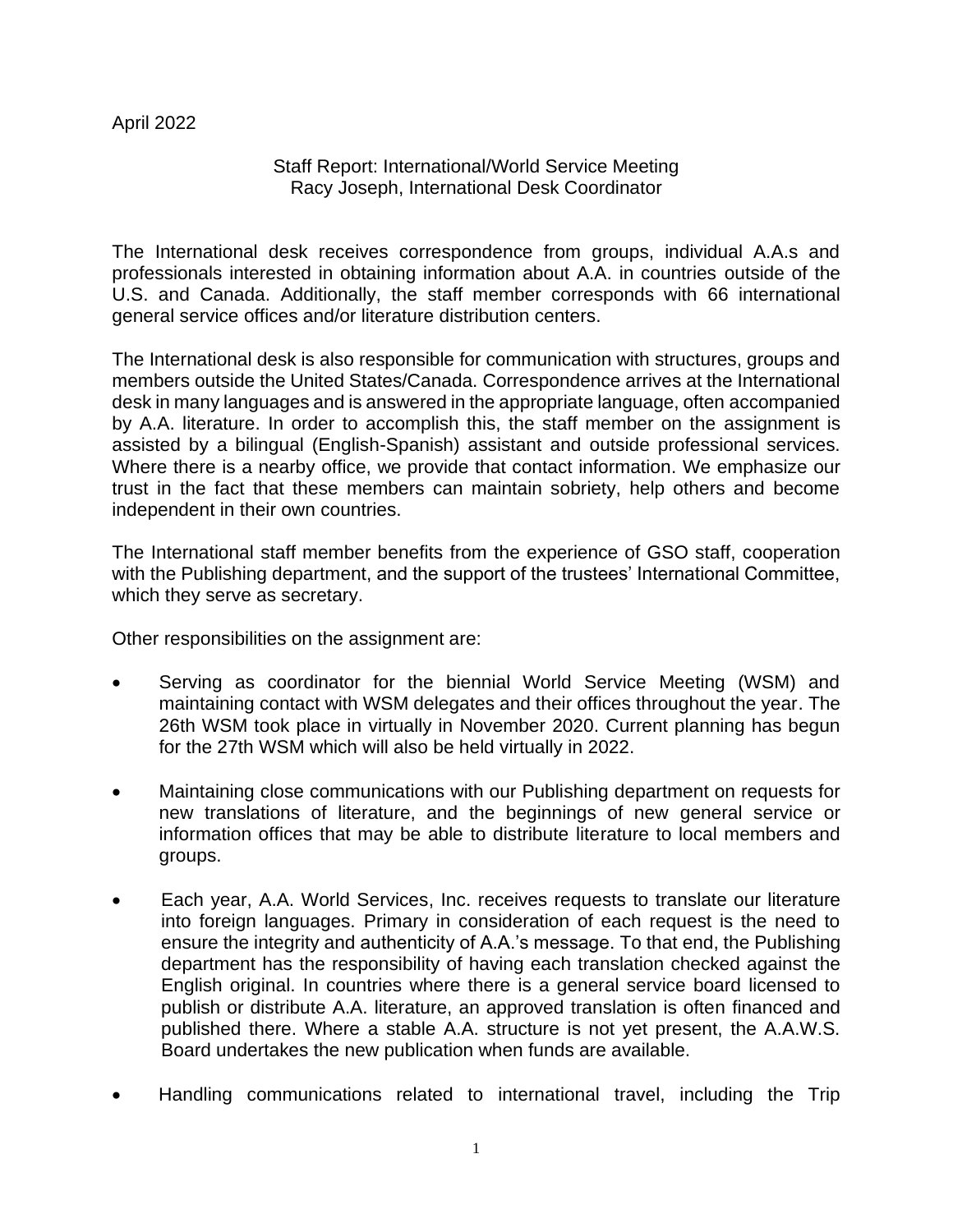Consultation Team that considers international invitations, and attendance at Zonal Service Meetings. The U.S. and Canada is part of the Americas zone and is represented by our trustees-at-large at the Meeting of the Americas (REDELA). The Asia-Oceania, European, and Sub-Saharan Africa zones have separate zonal meetings.

• Working closely with our Member Services department to ensure that updated contact information for GSOs, central offices and intergroups, groups, and foreign contacts for countries outside of the United States and Canada is available.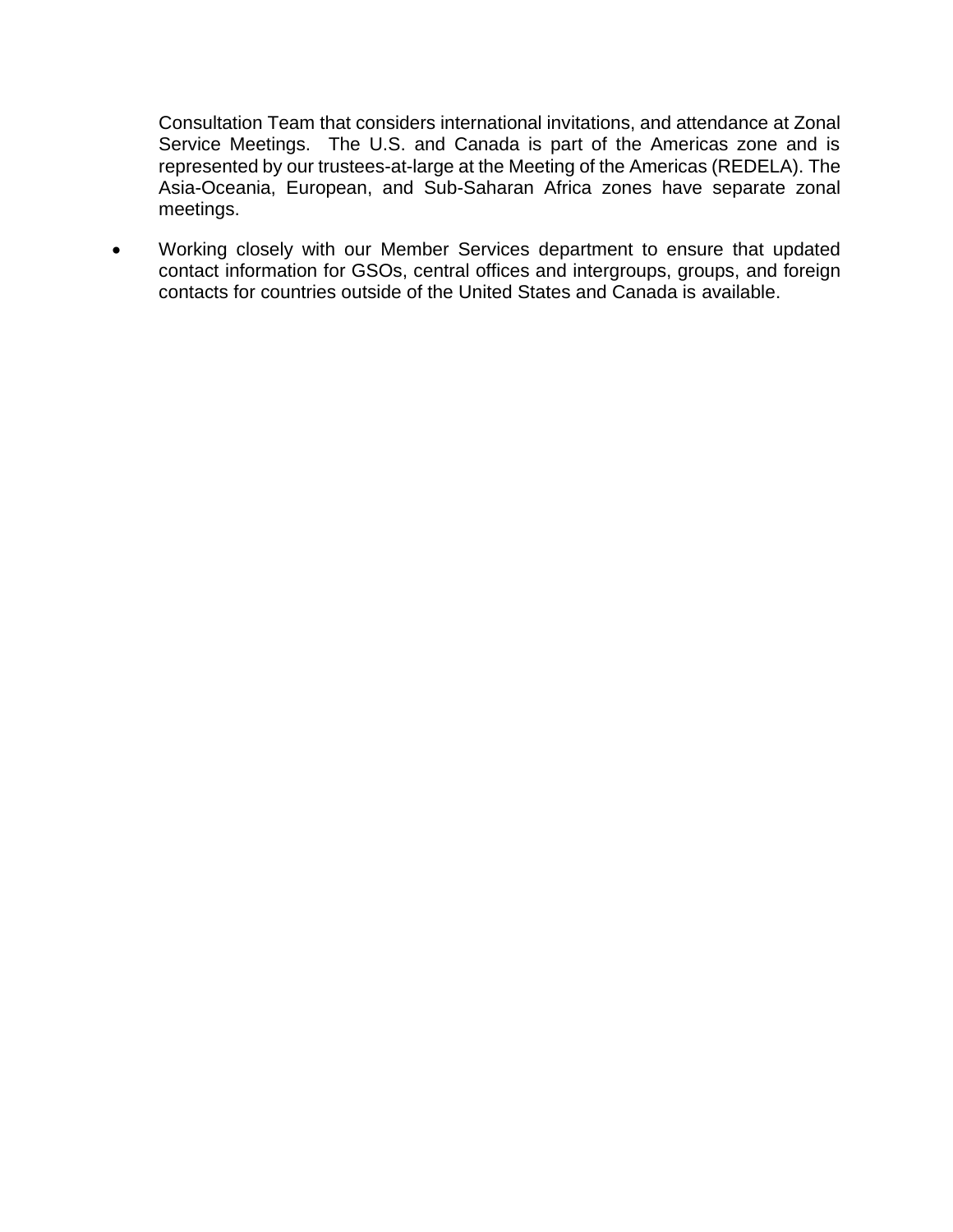### Staff Report: International Convention Sandra Wilson (Interim Coordinator)

The International Convention assignment entails coordinating the myriad details involved in producing the A.A. International Convention, held every five years. Working with four committees – Trustees, Conference, G.S.O. Planning and Host – the International Convention coordinator is responsible for bringing the Convention to life and ensuring that thousands of A.A.s can share and celebrate A.A.'s Anniversary.

While still on the back burner, initial plans are under way for the next International Convention in Vancouver, BC, July 3-6, 2025. Notifications about the Convention, including housing and registration information, will be made available as we get closer to the dates. Convention planning will include a series of questionnaire surveys distributed throughout the process that will enable us to garner feedback from the Fellowship and remain nimble in our planning.

Starting in 2024, there will be articles in *Box 4-5-9*, which is sent to the general service representative of every group listed with GSO. Information will also be accessible on the GSO and AA Grapevine websites.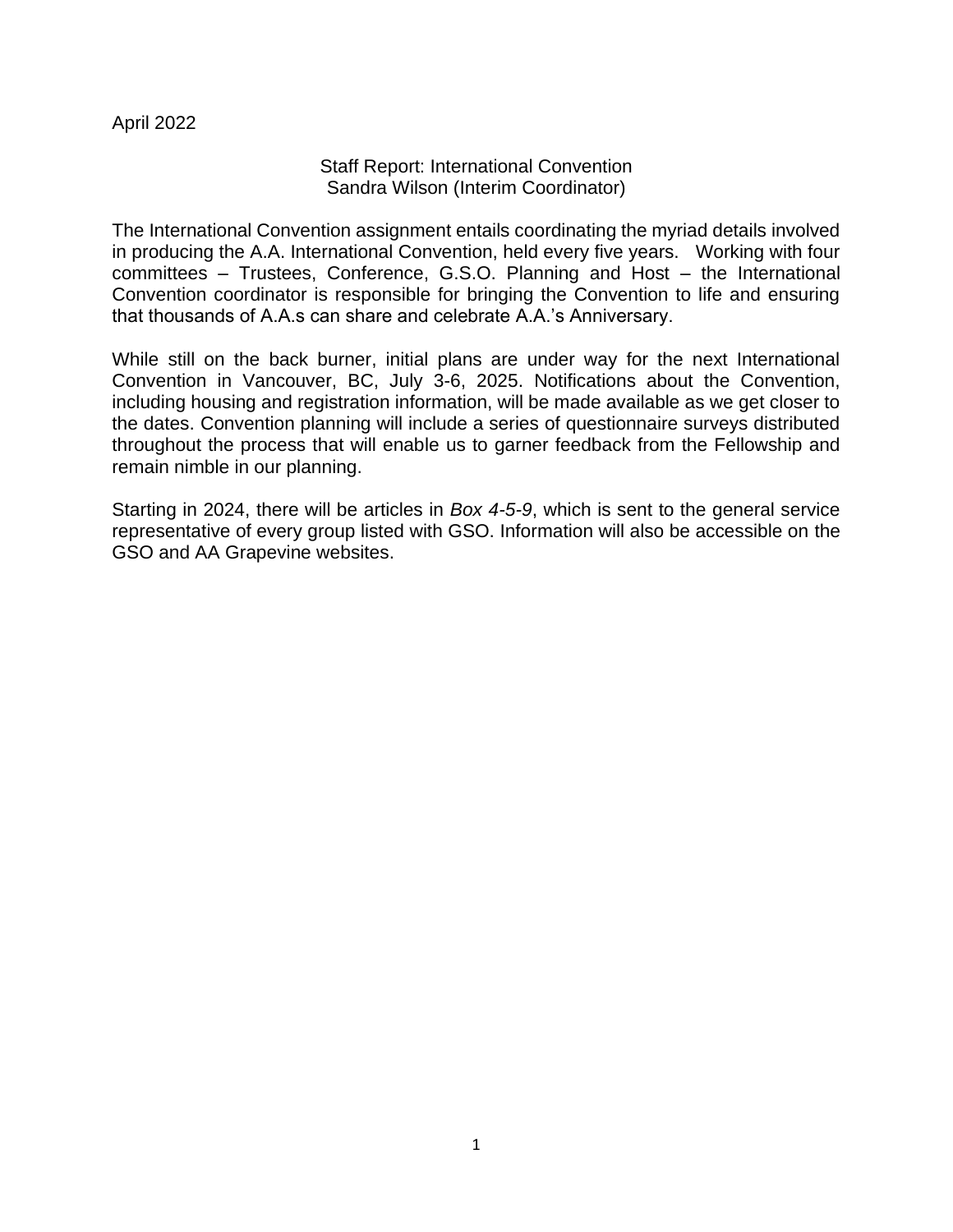### Staff Report: Literature Irene Donoso

As secretary to the trustees' and Conference Committees on Literature, as well as the A.A.W.S. Publishing Committee, the Literature coordinator supports the efforts of the editors, writers and illustrators for the reviewing, updating and revising of new and existing recovery pamphlets, books and audiovisuals, in accordance with recommendations from the General Service Conference. Final design and production of all this material is under the auspices of the A.A. World Services Publishing Department.

The Literature desk receives and responds to correspondence from A.A. members and groups about A.A. literature. When appropriate, inquiries are passed along to GSO's Member Services, Publishing and Archives departments. Contact is also maintained with all current area, district, and intergroup/central office literature chairpersons. Each newly elected literature chairperson receives a welcoming letter and guidelines to assist the chairperson in this vital responsibility. There are currently 67 area, 421 district and 27 intergroup/central office literature chairpersons listed with GSO. The Literature assistant is invaluable in supporting and helping facilitate the responsibilities of this aspect of the assignment.

The Literature Coordinator works with all GSO staff assignments to generate and pass ideas for content topics for *Box 4-5-9* to the Publishing department for development. This collection of "news and notes" may include articles containing shared experience from members and A.A. Conference-approved literature that address questions raised in multiple phone calls, emails and letters to GSO. GSO always welcomes committee sharing on service from the Fellowship, which also may be included so that *Box 4-5-9* can be an accurate reflection of both Fellowship and GSO activities.

*Box 4-5-9* is published in English, French and Spanish with current quarterly distribution of 1,437 copies in English, 127 copies in French and 322 copies in Spanish. In addition, there are currently 17,775 English, 670 French and 1,319 Spanish subscribers to the digital delivery service available on the website along with an archive of all *Box 4-5-9*  since 1956.

As literature is essential in helping to carry our message of recovery, this remains a challenging and rewarding assignment.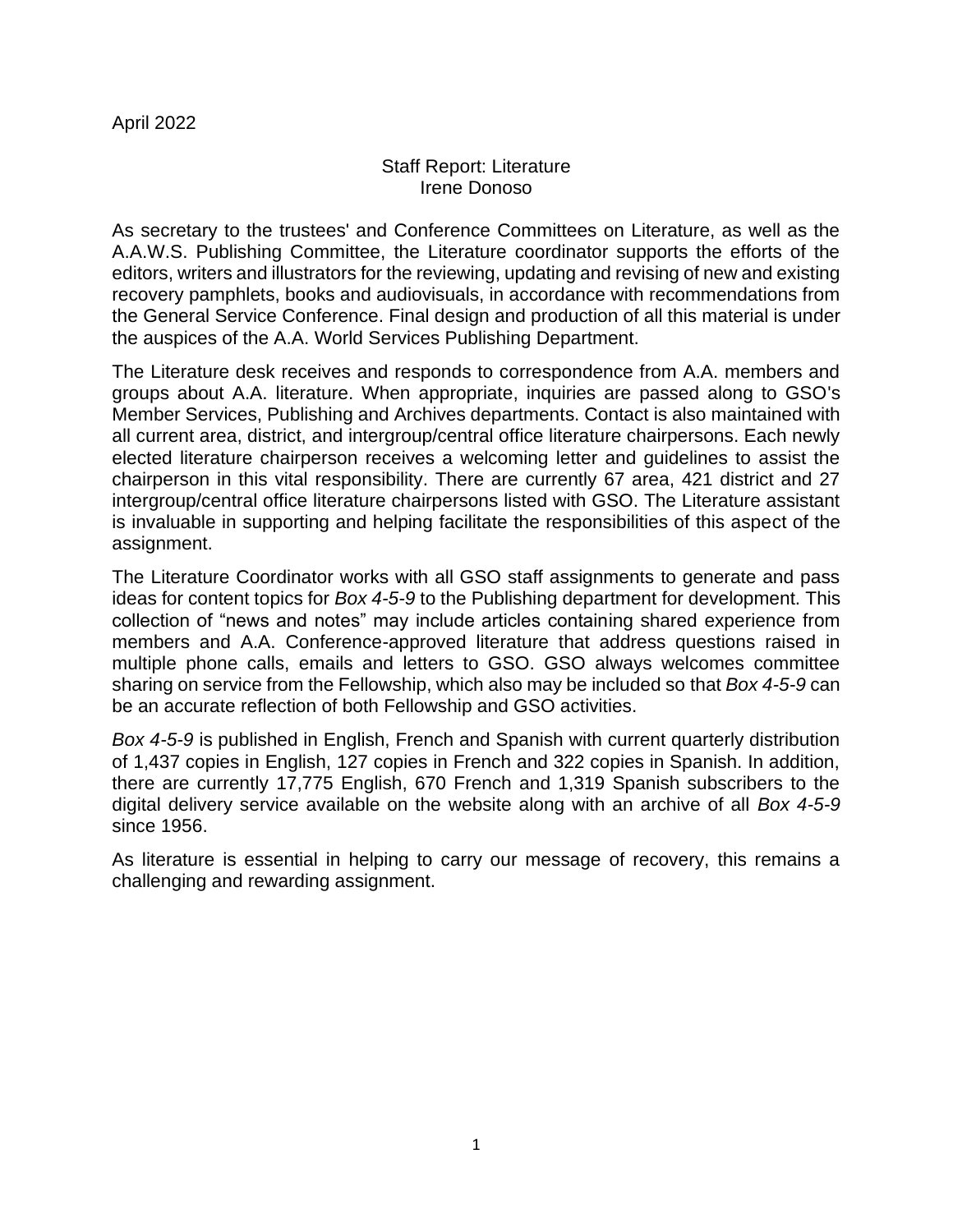### Staff Report: Nominating Diana Lewis

The staff member on this assignment is responsible to the trustees' Nominating Committee and to the Conference Committee on Trustees, serving as secretary to these committees as well as to trustees' subcommittees. Since the last Conference, the staff member prepared background, minutes, and reports for nine trustees' committee meetings and five subcommittees to complete work of ongoing projects or tabled agenda items.

The staff member worked with the trustees' Nominating Committee on filling vacancies for two Class A candidates. The staff member also coordinated the review of candidate resumes from the Eastern Canada and Pacific service areas who made their names available to participate in this year's Conference elections procedure.

The staff member on this assignment has assisted the Conference Coordinator this year by coordinating the election procedure, and its logistics.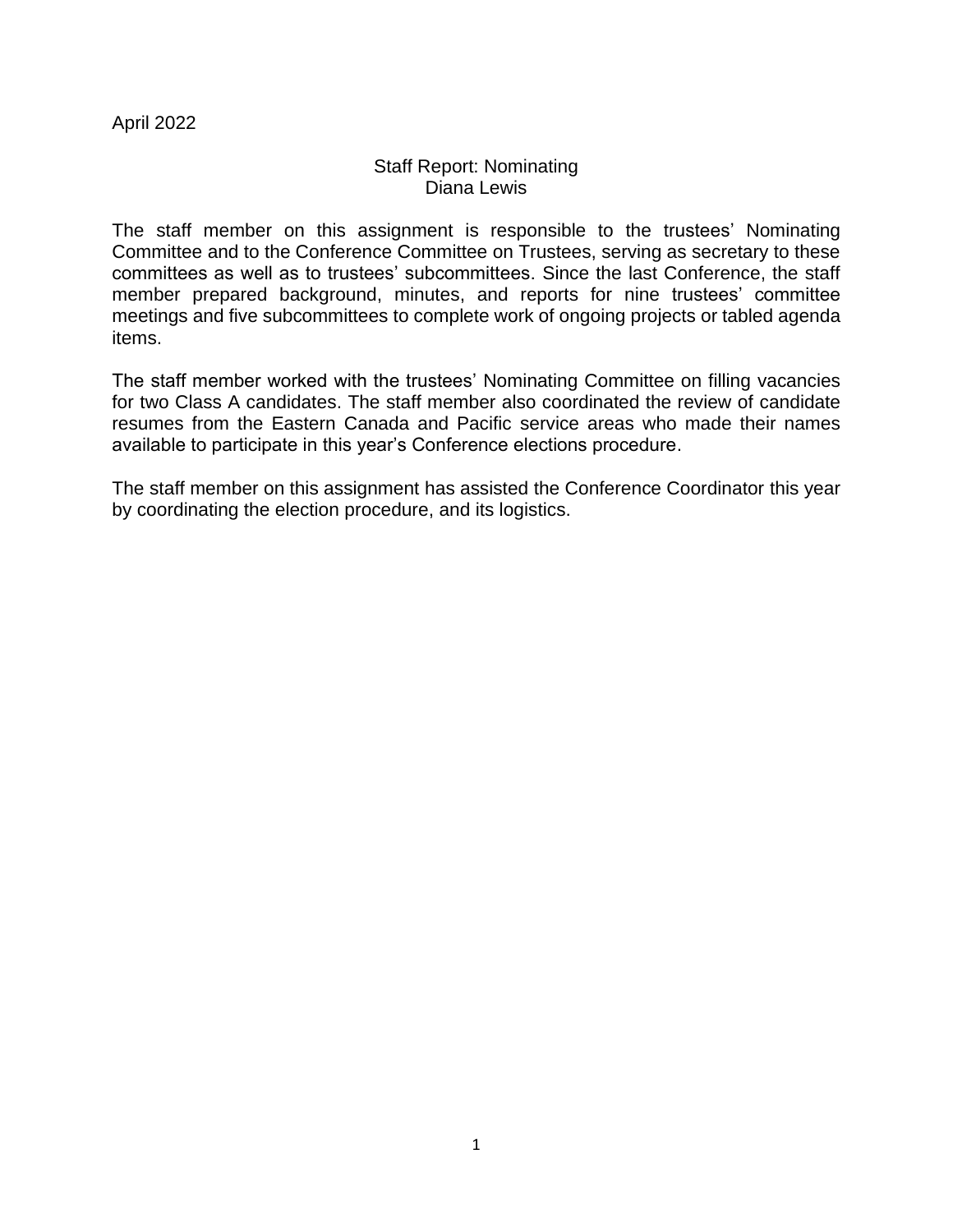# Staff Report: Public Information Patrick Claymore

The goal of the Public Information assignment at GSO is to assist the Fellowship in assuring that the A.A. message of recovery reaches the still-suffering alcoholic by keeping the public informed about the A.A. program of recovery from alcoholism.

This assignment is also charged with assisting the A.A. members who carry our message to the suffering alcoholic through the general public. These A.A. members share information about A.A. at schools, health fairs, community events, libraries, and through all forms of media, including public websites. Below are some of the ways that this task is carried out:

- Communicate with 893 PI committee chairpersons at the area, district, intergroup/central office and group level, providing them with aa.org resources, Workbooks, Guidelines, and current shared information on Public Information activity. Many of these materials can be provided digitally and/or in print version.
- Provide literature to supplement the efforts of local Public Information committees, at local health and community fairs, sharing information about Alcoholics Anonymous.
- Respond to all media inquiries that come to the office providing them with accurate information about Alcoholics Anonymous. Coordinate media coverage of A.A.'s International Conventions, held every five years and work closely with the Publishing and Communication Services departments regarding the development and distribution of press releases and other key communications from the General Service Office.
- Read and review media stories that mention Alcoholics Anonymous and share relevant information as needed. Receive information from members regarding anonymity breaks at the level of press, radio, films, television and the Internet, including many forms of social media.
- Pass along instances of anonymity breaks in the media to the delegate in the area in which the break occurred and provide them with an opportunity to contact the member and share experience regarding our Eleventh Tradition.
- Send out the Annual Anonymity Letter to the Media. The January 2022 letter was emailed to over 30,000 media outlets in the U.S. and Canada. The email included a link to view a brief video on anonymity on aa.org. The letter was distributed to reporters, editors and publishers at a variety of outlets in print, broadcast and online media.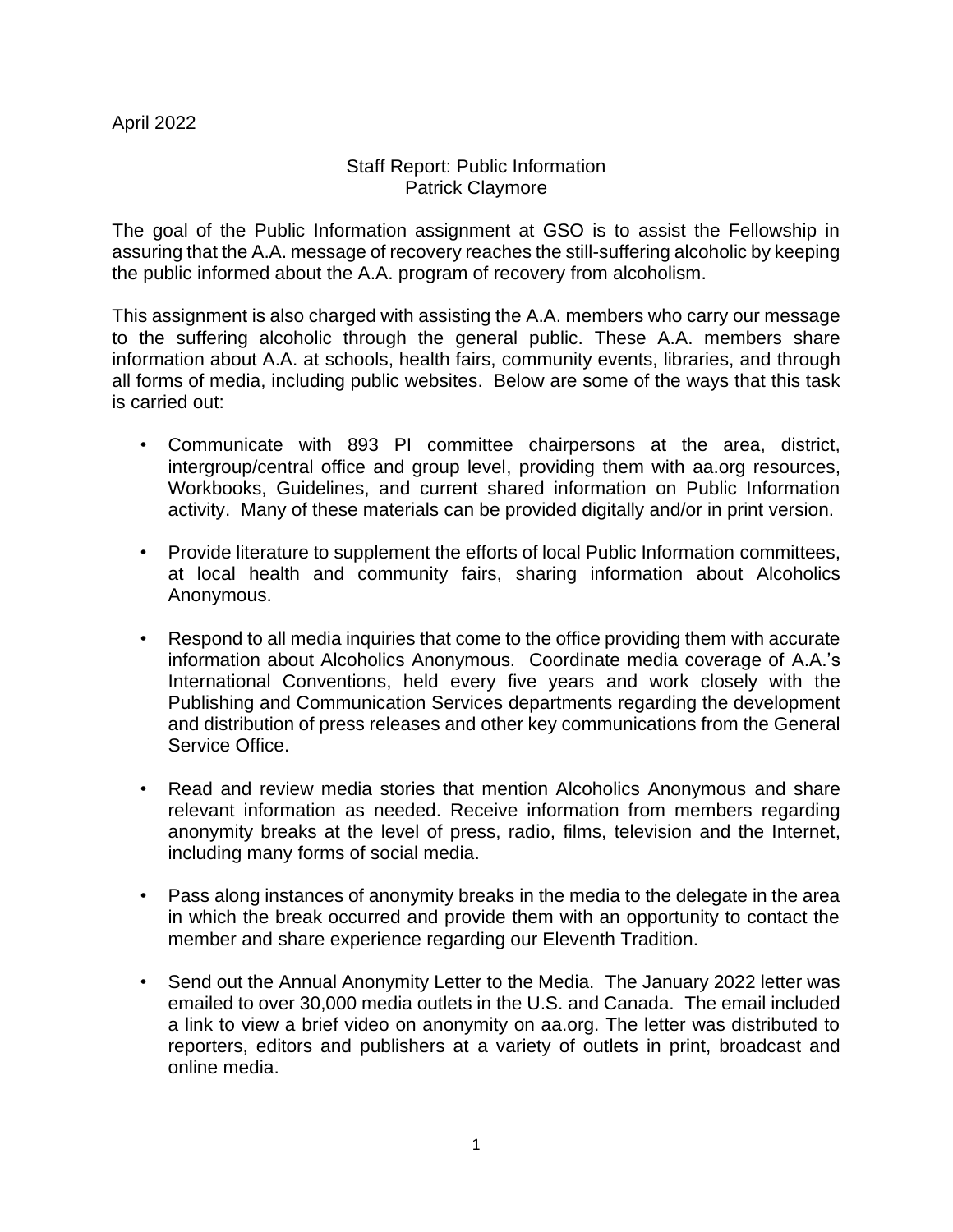- Work closely with the Publishing department regarding development and updating of Conference-approved literature and assignment-related service material.
- Coordinate an evaluation of the triennial A.A. Membership Survey process, questionnaire and how best to report out the results. The latest survey completed was in 2014.
- Participate as a member of the GSO Website Committee, which reviews suggested changes to the aa.org website, a key aspect of our Public Information efforts.
- Coordinate production of new television and radio Public Service Announcements (PSAs) as requested by the Conference, and work with the Communication Services department regarding available formats and delivery options.
- Work closely with the Communication Services department, on the development of PSAs and other projects requested by the Conference, along with special media and digital projects under the purview of GSO, such as the A.A.W.S. YouTube Channel, Google Ads, a GSO podcast and a new A.A. Press Media Kit.
- Development and implementation of a Comprehensive Media Plan is underway as of this report. The vision and architecture of the plan is complete. Work continues to complete a full plan.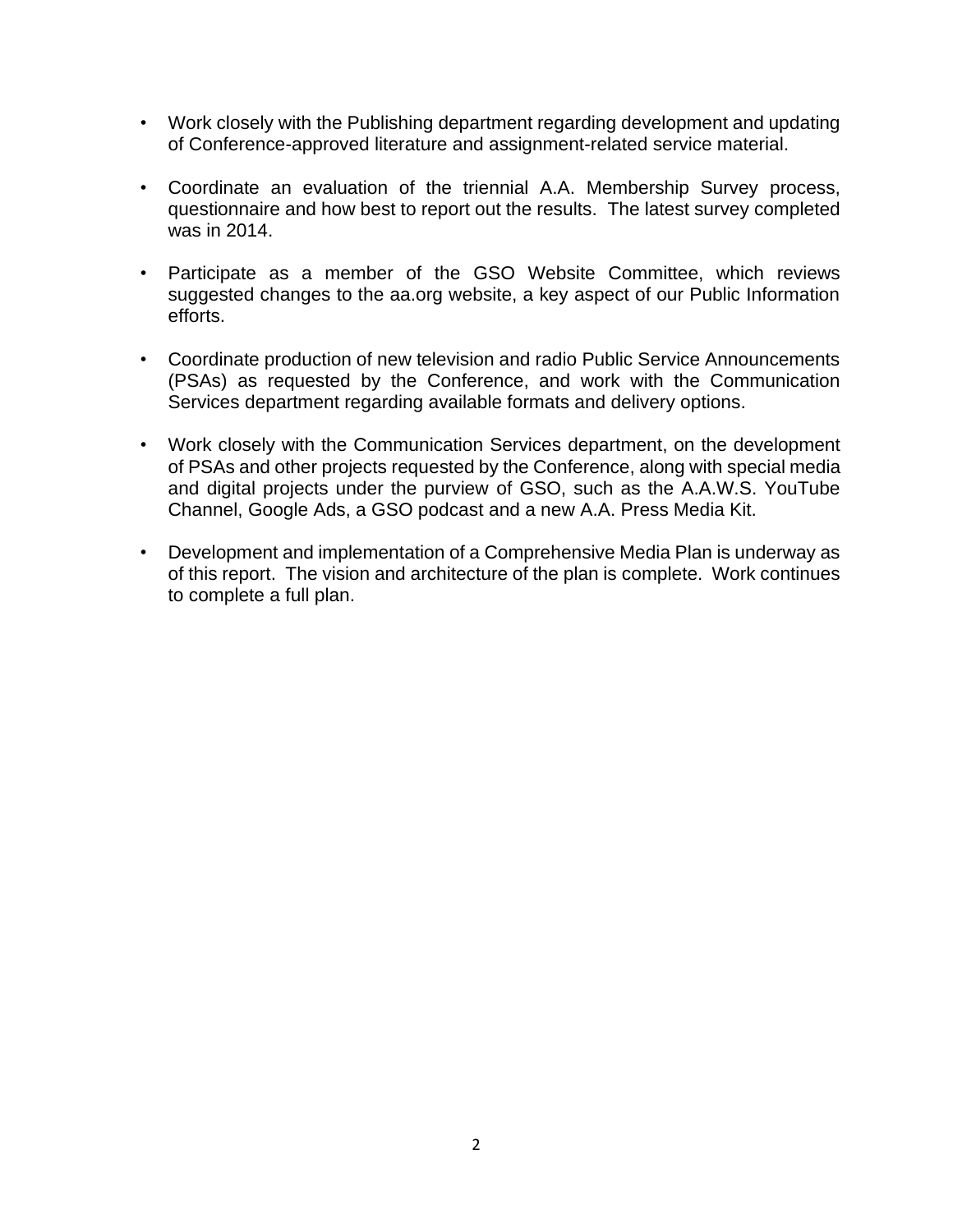# Staff Report: Regional Forums James Hurst

The staff member serving the Regional Forums assignment assists with the coordination of content and programming which makes up Regional Forums, Local Forums and Special Forums held in the U.S. and Canada. Forum weekends foster wider communication and understanding among A.A. groups, members and trusted servants in a region, the General Service Board, A.A. World Services, Inc., AA Grapevine Corporate Board, and AA Grapevine and General Service Office staff.

Upon the invitation of the region, the General Service Board holds Regional Forums in each region every two years. The locations for Regional Forums are decided upon by the respective region and host areas, and coordinated with GSO's Meeting, Events, and Travel Services department.

The Regional Forums staff member develops and coordinates Forum programming, literature displays, newsletters and final reports. Presentation and workshop topics are suggested by attendees and decided upon jointly by area delegates, GSO staff and the regional trustee. Production of the annual Regional Forum flyers as well as distribution of individual Forum registration forms to trusted servants in each region is facilitated by the staff member. Additionally, the staff member works closely with the Welcome Contact of each Forum who is responsible for the coordination of local volunteers to assist during Regional Forum weekends.

"Additional" Forums were discontinued by the General Service Board as of 2016; Local Forums have continued since 2006, with ten being held to date. The General Service Board continues to encourage regions to support Local Forums which are structured to meet cultural, accessibility and population considerations within their own A.A. communities. The trustees' Committee on International Conventions/Regional Forums annually approves, at its July meeting, travel for up to two members of the General Service Board, directors of the A.A.W.S. or Grapevine Boards, or GSO or Grapevine staff to a maximum of four Local Forums per year.

The General Service Board agreed in 2017 to re-implement Special Forums. Special Forums are designed for remote, sparsely populated, or urban areas to serve A.A. members who would not normally be able to attend a Regional Forum. These events are held when there is an expressed need based on culture, language or geography. A Special Forum is planned for July 2022 to connect members in geographically remote communities in Canada and Alaska with members in Argentina and Chile.

The staff member on the A.A. Regional Forums assignment serves as co-secretary to the trustees' Conference International Conventions/Regional Forums Committees and as staff support for the A.A.W.S. Internal Audit Committee.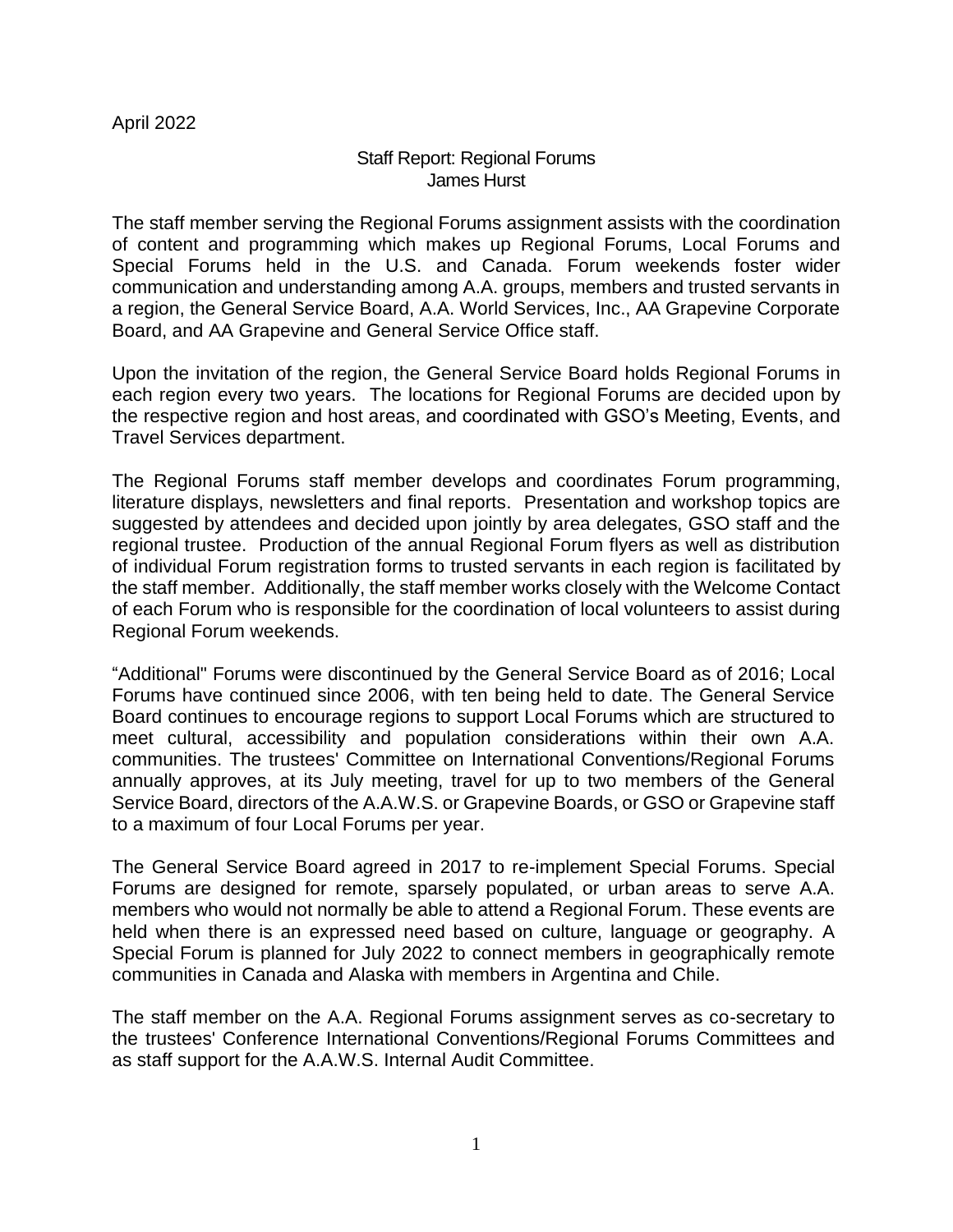### Staff Report: Staff Coordinator Jeff Wine

The General Service Office provides services to A.A. groups and members, and shares A.A. experience when available. Currently, eleven A.A. members comprise the "GSO Staff" with each person responsible for a functional assignment in addition to responding to requests from a specific region in Canada, the United States, or from other countries. The staff coordinator shares responsibility with the Conference coordinator for corresponding with members from the Southwest region, generally covering correspondence during the busy six months prior to Conference.

The staff coordinator helps to assure that letters are answered when staff members are involved in large projects or away from the office to attend A.A. events, or at times of illness or vacation. Mail and email are currently responded to within a window of ten business days with every effort made to respond quickly.

GSO staff benefits from the experience of A.A. groups gathered over many years. These resources are passed on to members who seek guidance for their group, central office, district or area assembly. Questions and requests for sharing from the Fellowship are often brought to weekly staff meetings so that responses reflect either research from A.A. literature or service material or the collective experience of GSO staff and archives. Our weekly staff meetings provide a forum for sharing ideas on how to better serve A.A. groups and members and how to provide the most complete answers to Fellowship inquiries and often include the general manager and director of staff services.

GSO staff members serve as secretaries to trustee and Conference committees and also are voting members of the General Service Conference. The staff coordinator is secretary to the Conference Committee on Policy/Admissions.

Due to the Covid-19 pandemic, the office closed in mid-March of 2020 and has not yet re-opened for visitors. In past years, GSO welcomed up to 3,000 individual visitors each year, including many English- and Spanish-speaking groups ranging in size from 10 to 40. Each visitor had an opportunity to see and hear "how GSO works" and view a display of Grapevine materials during a tour of GSO. Visiting members and guests often attended the open A.A. meeting held at GSO at 11:00 a.m. on Fridays. Traditionally, this has also been an opportunity for the GSO staff to welcome A.A. members from all over the world or from around the corner. We look forward to welcoming members to visit the office again as soon as it is safe to do so.

As assistant secretary to the General Service Board, the staff coordinator is responsible for scheduling board and committee meetings, distributing advance material, preparing minutes of board meetings and gathering information on board activities that appears in the *Quarterly Report*. During most of 2021 these meetings were held virtually but we were able to hold the 4<sup>th</sup> Quarter Board weekend in-person with a hybrid component. We are continuing to look at when we can hold meetings virtually for greater accessibility and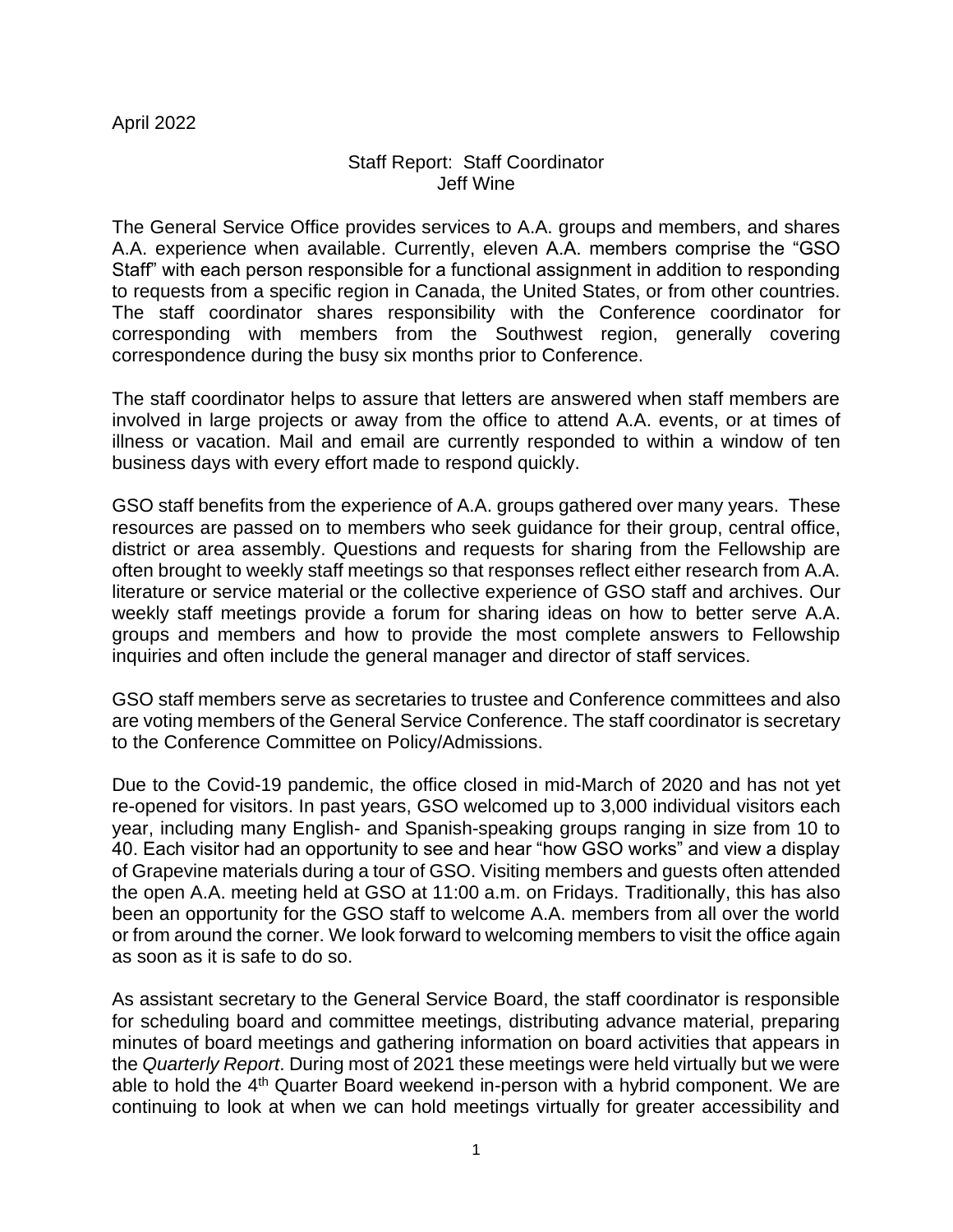cost savings. The staff coordinator also serves as secretary to the ad hoc committee on Orientation and helps coordinate the annual trustees' orientation.

The staff coordinator has the privilege of serving as a director on A.A. World Services, Inc., in accordance with Concept IV, and serves as liaison between staff members and other GSO departments. None of these activities would be possible without the dedication and skill of a very capable staff coordinator assistant who also serves as recording secretary for General Service Board meetings.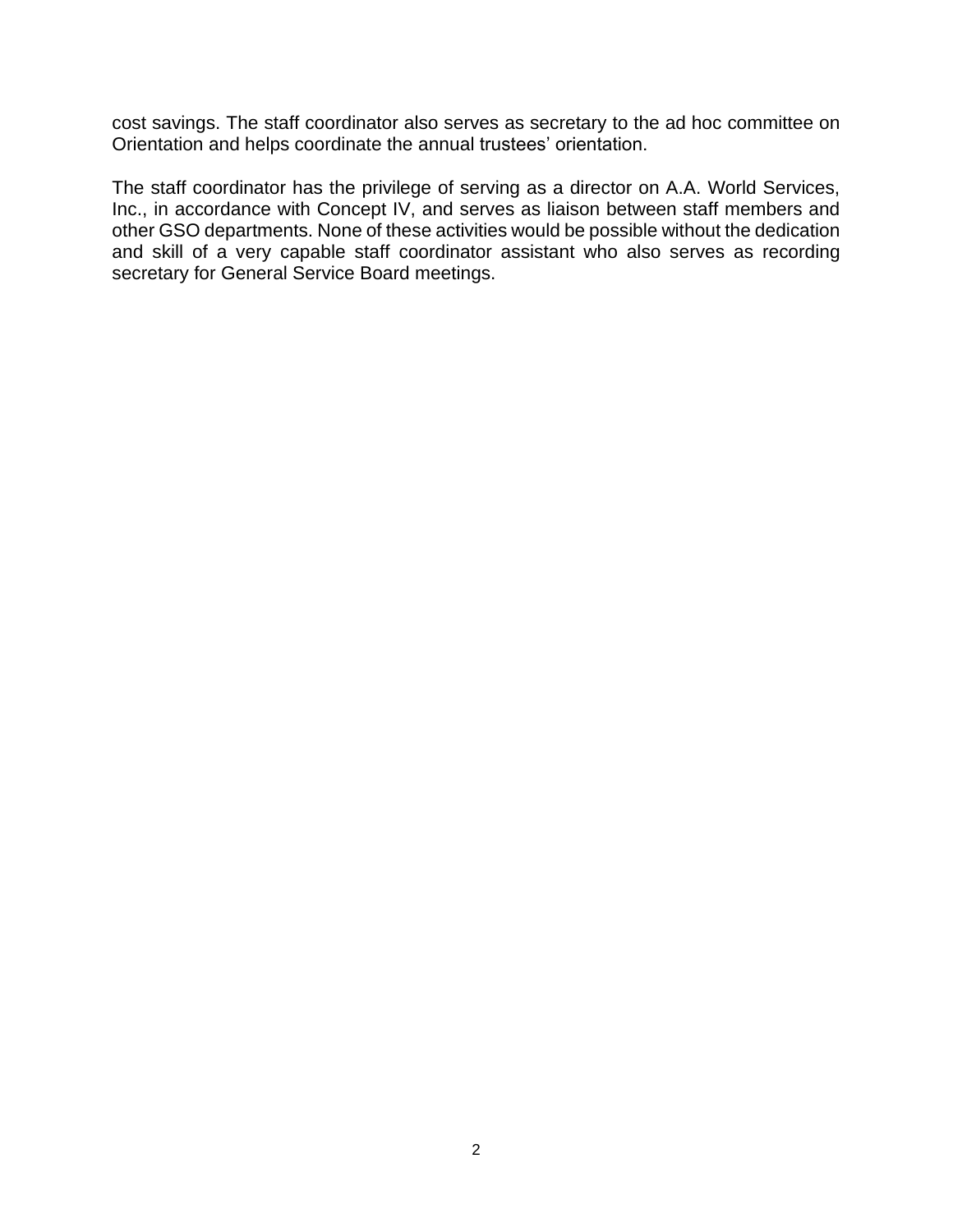# G.S.O. Department Reports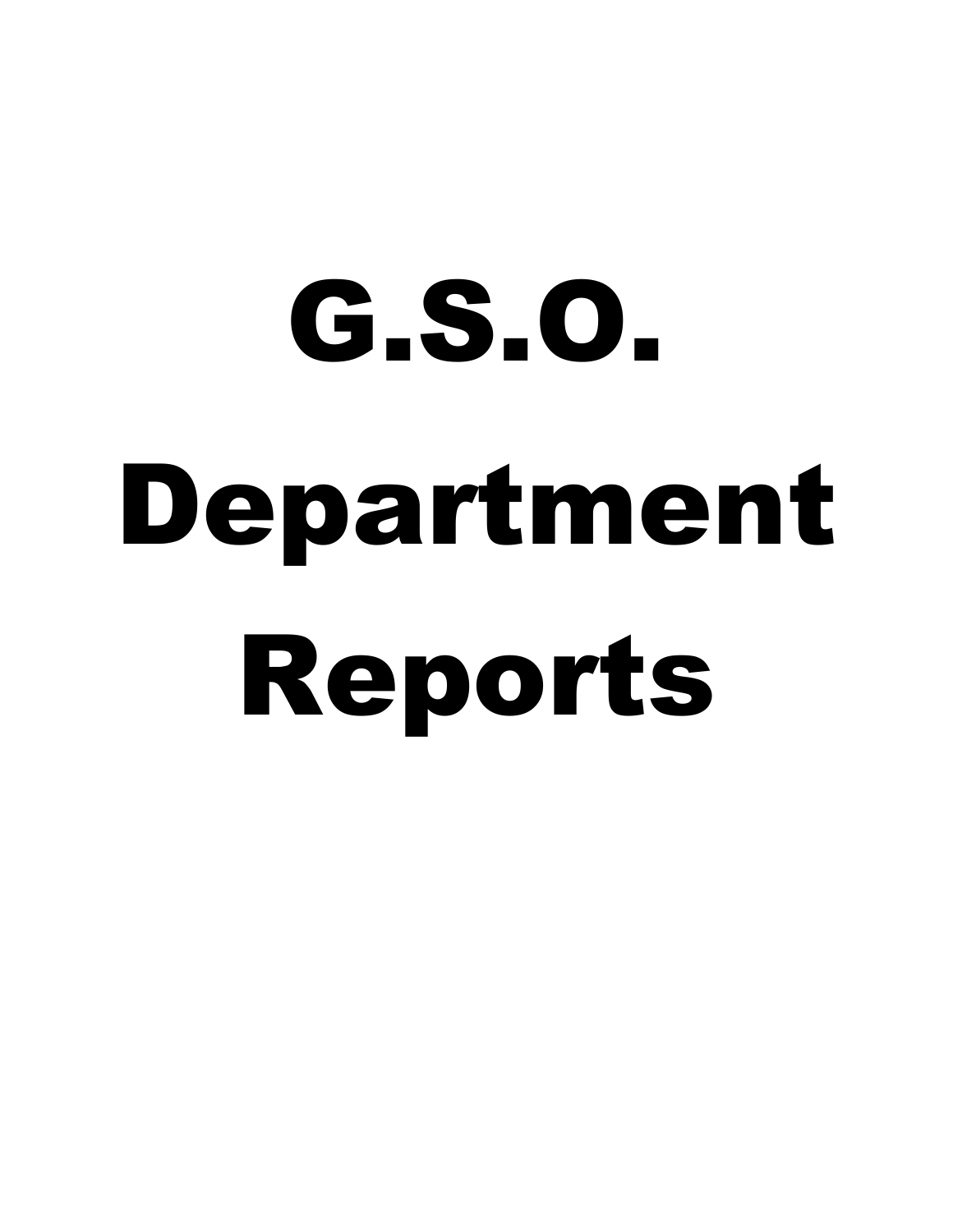**Administration** – Robert Wilcox, General Manager: The general manager, an A.A. member, is employed by the General Service Board. The scope of the position of general manager is broad and encompasses participation in and support to both the General Service Board (GSB) and the A.A.W.S. Board; leadership in the General Service Office (GSO) and the general service structure; accountability for the oversight and management of GSO Operations. In addition, the general manager serves on the Board of Directors of Alcoholics Anonymous World Services, Inc., as president and is a voting member of and co-chairs the annual General Service Conference.

On June 1, 2021, Bob Wilcox took on the role of general manager. During his first A.A.W.S. Strategic Planning Session in September of 2020, he brought forth goals to carry out office-wide. The central theme of the goals is rooted in the development of "Service Standards" that will address how services are delivered. Emphasis will be placed on prompt response times, answering and routing calls and emails, and in-depth training of employees on all aspects of service to the Fellowship. One of his goals is to continue expanding the native functions offered by NetSuite in order to streamline processes and allow for a higher level of services to our members. Another major priority is to address the growing number of translations making sure to meet the needs of our French and Spanish members. These efforts are not solely focused on the growing translation needs surrounding the General Service Conference but the number of translation requests throughout the office. A working group was formed to consider solutions for the translation requests to best serve French- and Spanish-speaking members. One improvement was translating all letterhead, GSO, A.A.W.S., and GSB in French and Spanish. A seemingly small but very significant addition in better reflecting the Fellowship.

Another goal is to infuse A.A. principles into the daily life and operations of the office. Many of the employees at GSO are nonalcoholics. In a workplace survey, a number of employees expressed a desire to increase their knowledge of A.A.'s Three Legacies of Recovery, Unity and Service. As a result, the general manager, along with the help of the staff coordinator, developed an in-house GSO 1728 meeting, the first of which was held Friday, December 10. These meetings will be held virtually and continue the second Friday of every month. The name "1728" is derived from 12x12x12: the Twelve Steps, Twelve Traditions and Twelve Concepts.

The virtual format is intended to encourage wide participation from all employees of A.A.W.S. and AAGV as well as trustees, nontrustee directors and appointed committee members, providing the opportunity to learn and understand more about the boards and our various roles and responsibilities.

The format consists of presentations that focus on the Concept, Tradition and Step each month. The meeting will begin with two informal talks, prepared in advance, on the Concept, Tradition or Step of that month and how A.A.'s principles may offer guidance and perspective on current projects at the office, actions by the board, and ideas bubbling up in the Fellowship. The brief talks are meant to inspire sharing from the floor and an opportunity for any questions. The goal is not only to expand the understanding of the principles but also to experience how they are part of the work done every day.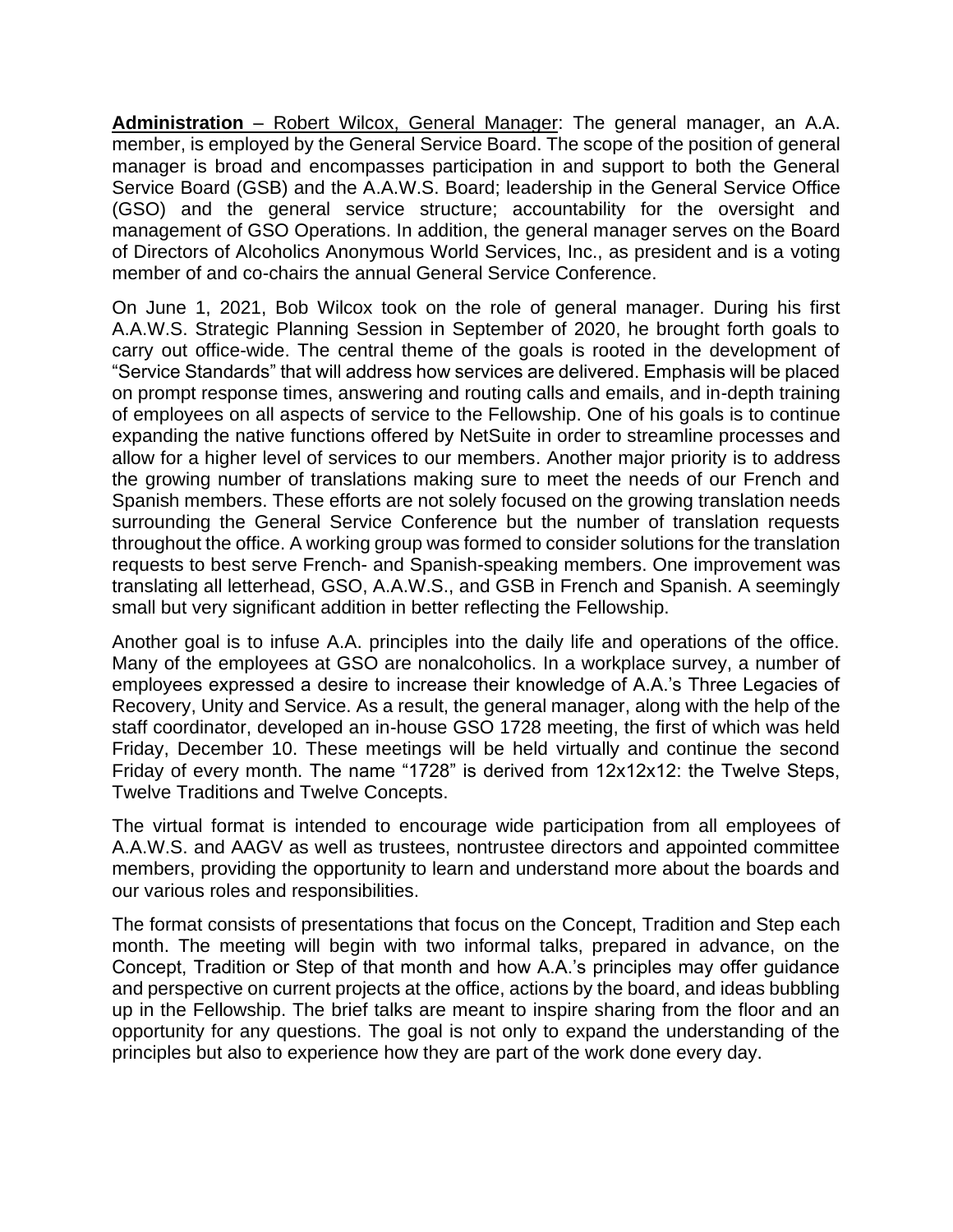Executive Assistant: The EA provides high-level administrative support to the general manager and plays a key role with senior management. This EA serves as A.A.W.S. Board secretary and secretary to A.A.W.S. Nominating Committee.

Plans are in motion to bring further administrative assistance to the department to focus on legal affairs and coordination of projects, background and board meeting preparation.

**Archives** – Michelle Mirza, Archivist: The mission of the Alcoholics Anonymous General Service Office Archives is to document permanently the work of Alcoholics Anonymous, to make the history of the organization accessible to A.A. members and other researchers, and to provide a context for understanding A.A.'s progression, principles and traditions.

Consistent with A.A.'s primary purpose of maintaining our sobriety and helping other alcoholics achieve recovery, the Archives of the General Service Office will:

- Receive, classify, and index all relevant material, such as administrative files and records, correspondence, digital materials, and literary works and artifacts considered to have historical importance to Alcoholics Anonymous;
- Hold and preserve such material;
- Provide access to these material, as determined by the archivist in consultation with the trustees' Archives Committee, to members of Alcoholics Anonymous and to others who may have a valid need to review such material, contingent upon a commitment to preserve the anonymity of our members;
- Serve as a resource and laboratory to stimulate and nourish learning;
- Provide information services to assist the operations of Alcoholics Anonymous;
- Promote knowledge and understanding of the origins, goals and programs of Alcoholics Anonymous.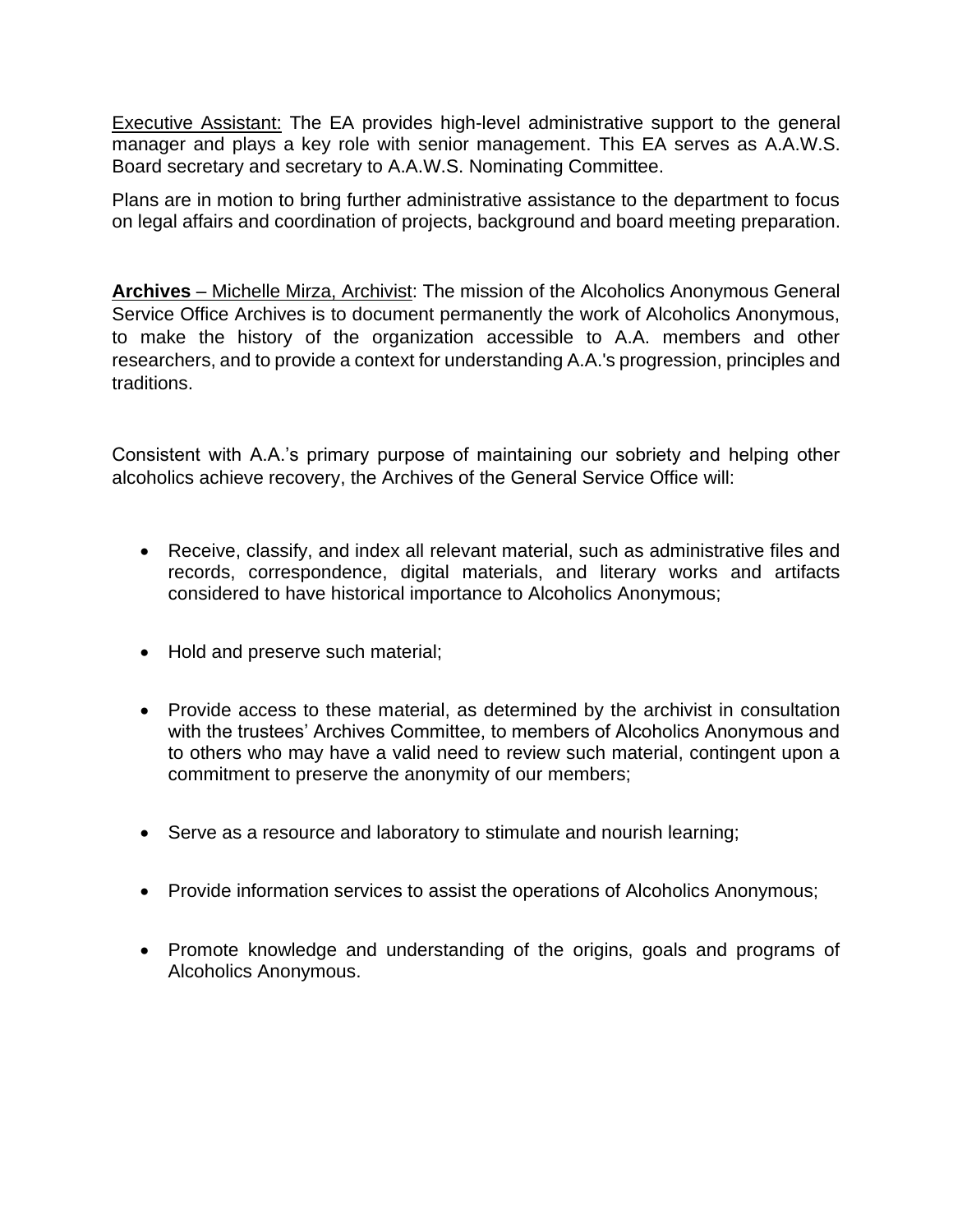**Communication Services Department** – The Communication Services department welcomes a new director in February, Clorinda Valenti succeeding the leadership of Clement Cann, who retired from GSO after many years of service. What began as an assignment, Staff member and assistant in 2015 has blossomed into a department with very specialized employees. The department is currently comprised of a digital product manager, responsible for the development of the new A.A. website, Meeting Guide app; a digital analyst, accountable for analytics of the A.A. website, YouTube channel, Webstore and the Meeting Guide app, as well as various digital properties; a project coordinator, responsible for the scheduling, tracking, status of ongoing projects, tasks and the creation and maintenance of a content calendar; and an administrative assistant, who provides support in the development of agendas, background, Meeting Guide application support and development, and communication to internal and external facing entities. The director of the Communication Services department has oversight of the department, reports to the general manager, and works closely with the A.A.W.S. Technology/Communication/Services committee. The director also sits on the Executive Technology Strategy Committee and multiple digital property working groups; serves as a resource for the Public Information Comprehensive Media plan subcommittee and Ad hoc board committees as requested.

In December of last year, the department launched our new A.A. website, aa.org. It provides a wealth of information to those with a drinking problem, professionals working with alcoholics, the media, and the public at large. Of particular note is the "A.A. Near You" feature that connects visitors to local area Intergroups allowing them to access local services and find meetings. Our website also provides accurate and consistent information about A.A., details about services coordinated by GSO, and encourages participation of A.A. members, groups, and committees in A.A. services and activities.

The YouTube channel continues to develop as an added platform from which videos carrying the A.A. message can be easily shared with a broader audience. New video content is being created to carry the message and effectively engage viewers of the channel. The Meeting Guide app has successfully expanded to provide local and virtual meeting information, Daily Reflections, news and alerts, and user contact with A.A. entities in the United States and Canada.

The department has grown into the hub of digital communication from GSO and the three boards, to the Fellowship and public.

The department collaborates with other GSO departments, staff assignments, working groups, corporate boards, and Grapevine on media and proposal creation, Conference Advisory Actions, and communications related projects of all types.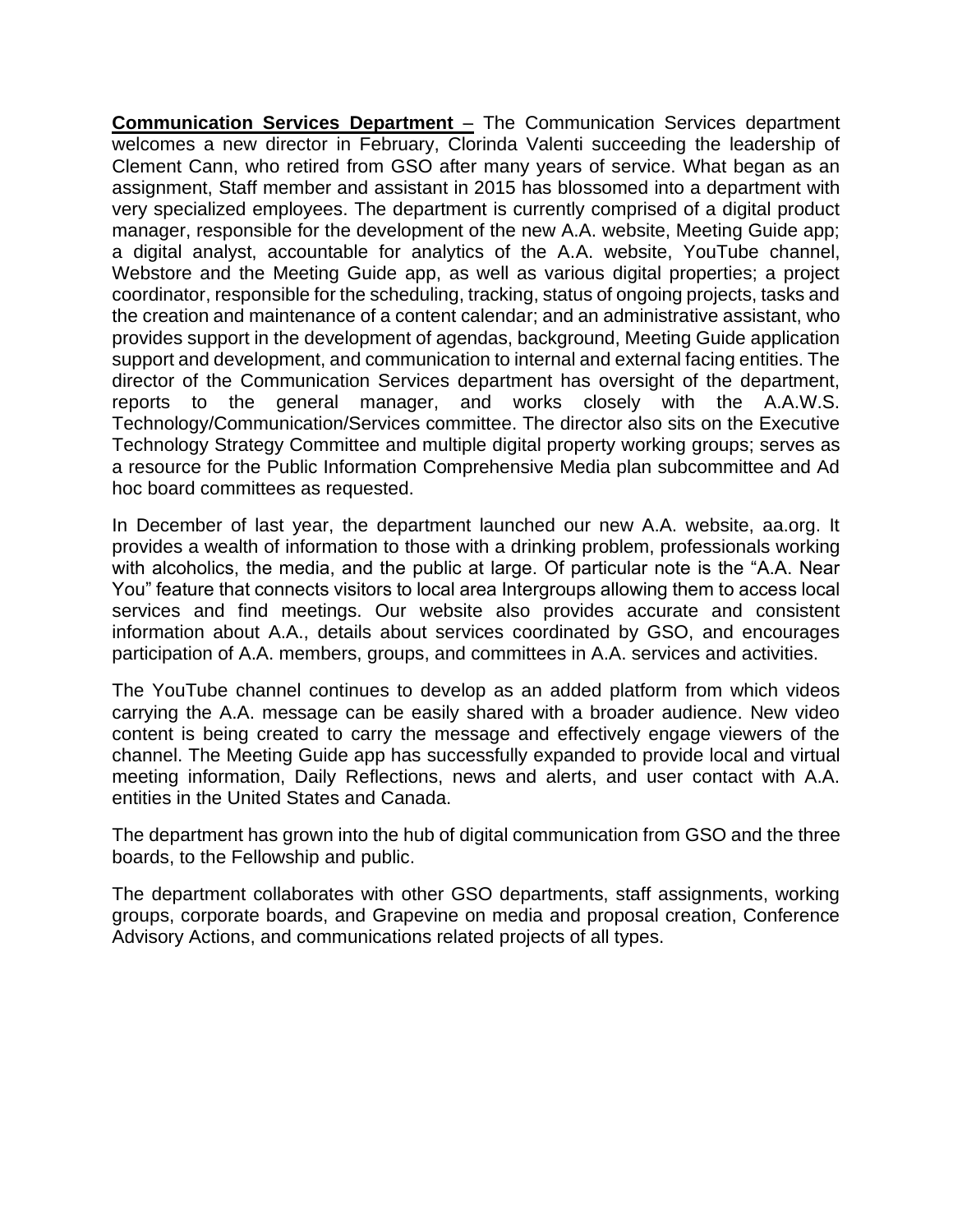**Finance and Accounting** – Paul Konigstein, Chief Financial Officer and Zenaida Medina, Assistant Director of Finance: The mission of the Finance and Accounting department is:

- To provide the A.A.W.S. corporate Board, the General Service Board, and General Service Conference delegates with the information needed to ensure the financial health of A.A., be good stewards of A.A.'s assets and make sure financial activity is faithful to the Twelve Traditions and Concepts.
- To provide GSO department leaders with the information needed to make informed business decisions consistent with our financial plan.
- To facilitate GSO's day-to-day business by processing transactions such as contributions, literature sales and vendor payments.

Responsibilities of this department include: Accounts Receivable; Contributions; Accounts Payable; Budgeting; Assistance with Forum, Conference, World Service Meeting and International Convention planning; Management reporting; Facilitating audits; Literature inventory valuation; Assistance with the General Service Board's Reserve Fund and the A.A.W.S. and AA Grapevine employee retirement plans; Property and liability insurance; Sales tax.

Accounts receivable includes balancing daily cash receipts for literature orders, preparation of bank deposits, recording of account payments, collection of outstanding balances and control of credit for customer accounts. Responsibilities also include account research and sending accounts receivable statements to customers.

Contributions includes processing daily receipts of contributions, posting contributions to group accounts, acknowledging all contributions, answering inquiries and doing any research necessary regarding contributions. *More than 77% of contributions are received by paper checks, requiring additional research, time and money to process. You can help reduce processing cost by sharing our new contributions mailing address: PO Box 2407, New York, NY 10116-2407 and by encouraging online contributions through our new website: www.aa.org.* 

Accounts payable includes verifying proper approval of payments and issuing payments to vendors through specialized software that records the expenses in the appropriate accounts.

Budgeting includes collaborating with board committees and senior management to develop a financial plan for each GSO department and assignment, monitoring actual financial activity compared to plan and recommending revisions to the plan when appropriate.

Assistance with Forum, Conference, World Service Meeting and International Convention Planning includes serving as secretary to finance committees and providing support to their chairs, being a resource for information during the budget process of these events, reconciling bank accounts and providing cash inflows/outflows reports.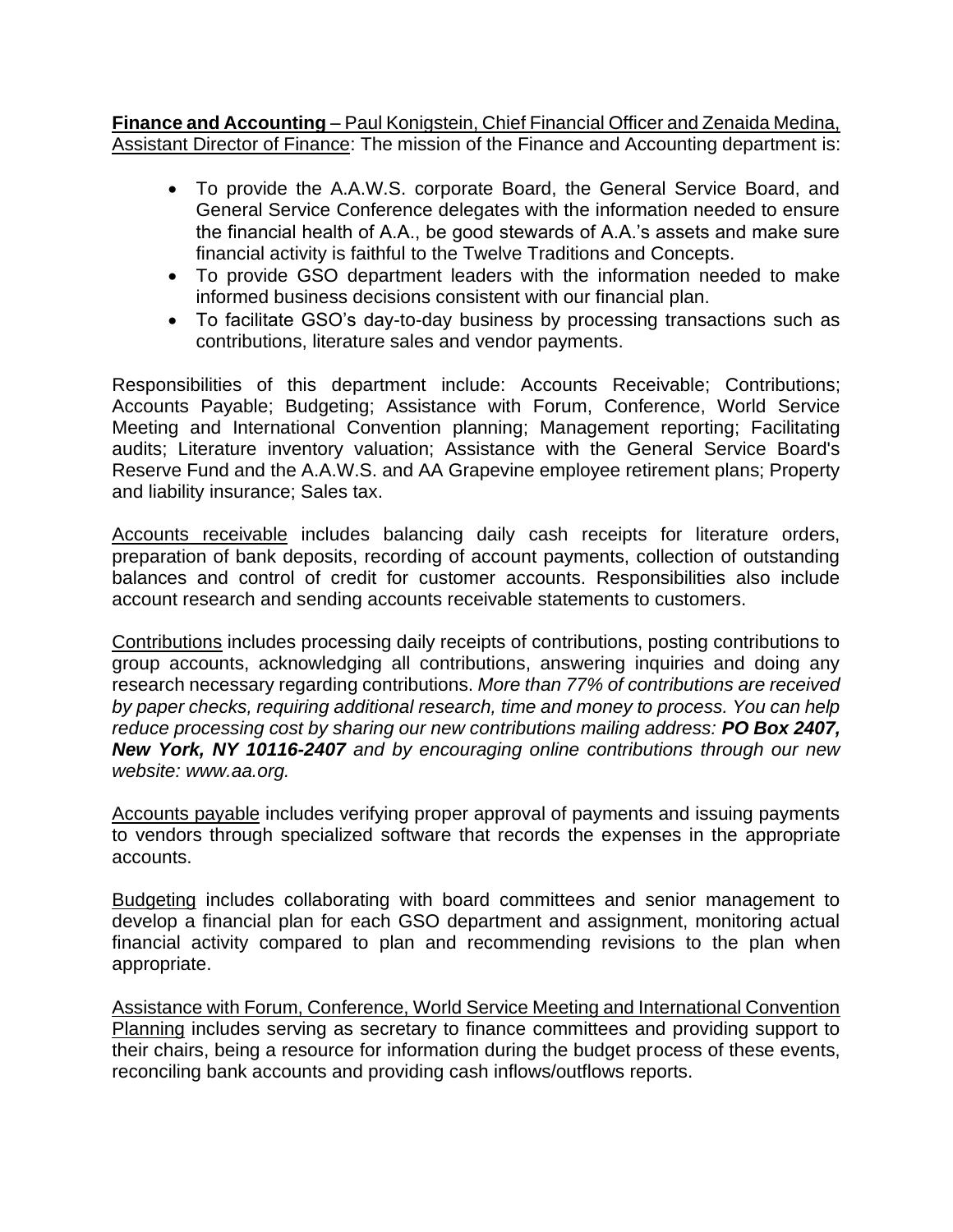Management reporting includes performing account analysis and bank reconciliations to ensure accurate reports, summarizing income and expense transactions, preparation of financial profit and loss, asset and liability and cash reports to staff, management and the boards on a monthly, quarterly and annual basis.

Facilitating audits includes providing information and responding to inquiries from auditors of the books of A.A.W.S. and GSB, the employee retirement plan. Responsibilities also include managing insurance company premium audits.

Literature inventory valuation includes ensuring that appropriate, generally accepted accounting principles are followed in the valuation of A.A.W.S. inventory.

Providing information necessary for trusted servants to make appropriate decisions about the General Service Board's Reserve Fund and the A.A.W.S. and AA Grapevine employee retirement plans includes chairing quarterly retirement committee meetings, reconciling reserve fund and pension account statements , and reporting on funding adequacy to the Boards and the Fellowship.

Property and liability insurance includes collaborating with the A.A.W.S. Internal Audit Committee and insurance broker to ensure that financial risks are properly covered.

Sales tax includes ensuring that the applicable sales tax on literature sales is collected from customers and remitted to the appropriate local, state, provincial, or national taxing jurisdiction along with filing of the appropriate tax return.

**Human Resources** – Sareen Pearl, Director: The primary goal of the Human Resources Department is to promote a comprehensive and effective program of human resources management embracing recruitment, compensation and benefits, employee relations, executive and professional development, training, payroll and regulatory and legal compliance. The Human Resources Department supports the ability of GSO to attract, retain, develop, motivate and reward a highly competent and effective workforce.

The Human Resources Department ensures that all aspects of the overall GSO employment program are in conformance with all applicable Federal, state and local laws and regulations. Also, Human Resources ensures effective communication of all policies, programs and procedures to all managerial, professional and non-managerial employees; advises the general manager on industry trends and developments in compensation and employee benefits; and makes revisions to existing plans and policies.

In order to recruit and retain an effective workforce, Human Resources works closely with appropriate senior managerial and supervisory personnel to attract qualified candidates for employment using the most cost-effective means. Orientation programs, training and development are conducted for all employees. In addition to training and development,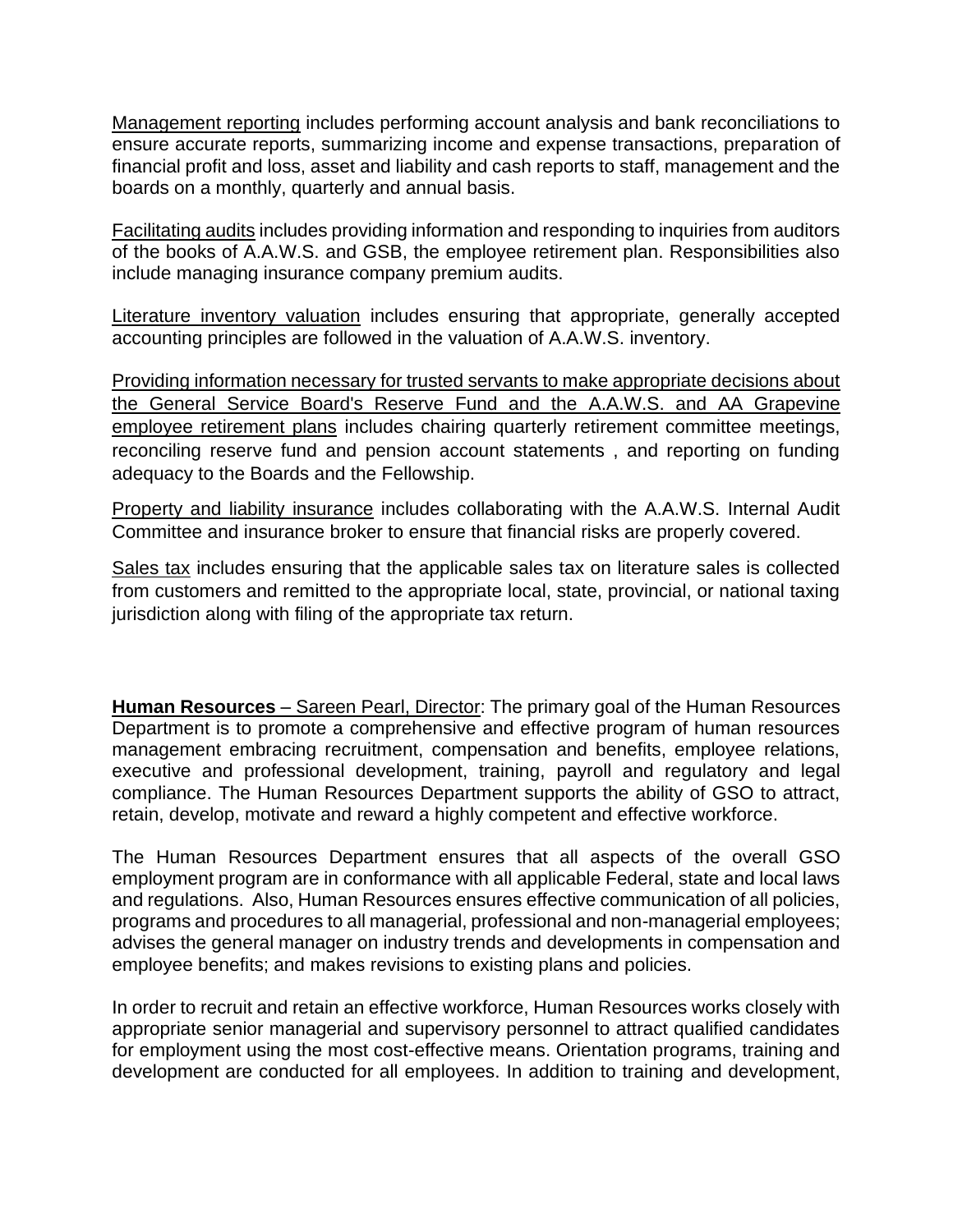the Human Resources Department orchestrates recognition, awards and organizationwide events for employees.

The Human Resources department provides resources to AA Grapevine, as well, on an as-requested basis.

**Mail/Shipping/Receiving** – Aubrey Pereira, Manager: The Mail/Shipping/Receiving department is responsible for annually processing nearly 47,717 pieces of incoming and 3,991 pieces of outgoing mail. Because of the pandemic and the lockdown at GSO, we did not process as large an amount of mail as we did in previous years. This department did not ship literature orders from New York to the Fellowship, the orders were shipped from our Kansas City and Canadian warehouses.

The department assembles, wraps and ships more than 70 different complimentary (nocharge) packages, including Conference and DCM Kits and Public Information packages, which are available in English, Spanish and French. This department completes an average of nearly 200 literature orders per week at our pick/pack operation in New York and is also responsible for gathering and mailing literature for Regional Forums and Health Fairs. Additional responsibilities include support of the AA Grapevine's Mail/Shipping department.

Each person in the department is trained to assemble the various items, such as discount packages, kits, etc. Duties also include stocking and replenishing literature supplies and packing material. This requires receiving weekly quantities of literature from our warehouses, enabling us to fill orders shipped from GSO.

As we enter into the future we will continue to explore methods to better serve the Fellowship and help carry the message through efficient distribution of printed and digital material.

**Meetings, Events and Travel Services (METS)** – Sharon Vasquez, Manager: The METS department manages the planning, implementation and logistics of GSB meetings, the General Service Conference, Regional Forums and other meetings/events held by the GSO/Grapevine. METS is available during all events to provide virtual and/or onsite assistance. The department is responsible for providing vendors with contract specifications and ensuring contracts are correct; maintaining an ongoing relationship with vendors; and recommending the best solutions for event planning. During the last year the METS department has managed events across virtual, in-person and hybrid settings.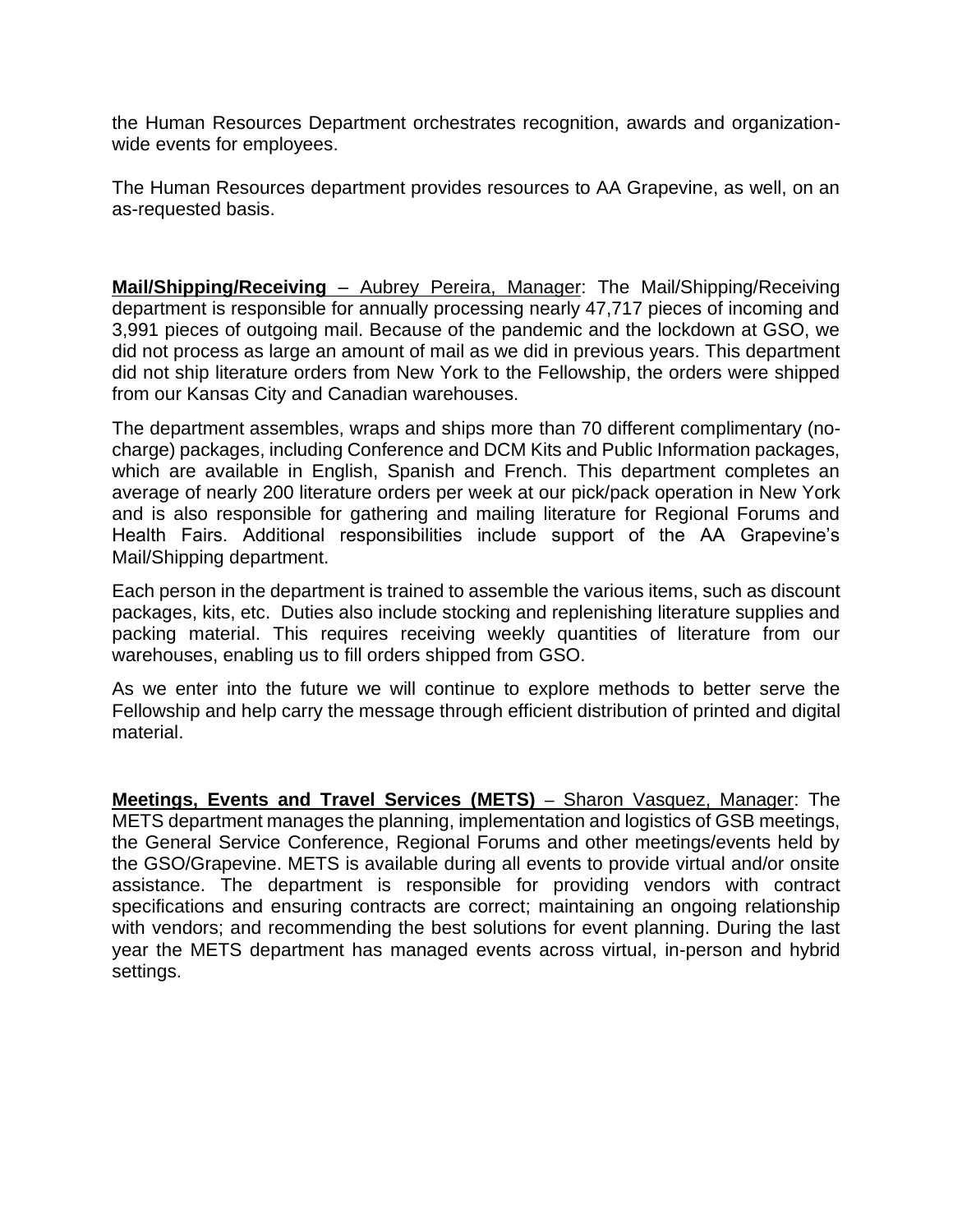## **Operations –** Malini Singh, Director of Operations:

**Inventory and Warehousing:** This unit monitors inventory on-hand at the warehouses and reviews the rates of depletion to project future inventory requirements. The department determines reorder points based on average monthly distribution and advises the production manager when items are up for reordering. The department ensures that inventory is kept at optimal levels at all warehouses and updates and maintains the item maintenance file on NetSuite. New items are issued and set up as needed. Inventory sets up safety stock for each item and reviews the safety-stock alert report daily. This department peruses the goods received reports from the warehouses and resolves inconsistencies, posting all receipts and transfers to and from all distribution points. Inventory also reviews warehouse activity reports monthly and reconciles significant variances.

The Inventory department is responsible for researching and negotiating with freight companies to guarantee that A.A.W.S. is getting the most competitive pricing and to secure new freight vendors as needed. Another function of this department is to audit the freight invoices to ensure that shipments are charged at the correct rates and that truckers' discounts are properly applied. The department assigns freight carriers for all shipments from the printers/manufacturers to the distribution points; reviews and processes invoices received from the printer/manufacturer; and updates the production log when goods and invoices are received. The Inventory department reviews the warehousing invoices and investigates discrepancies.

**Member Services:** The Member Services department manages and troubleshoots all member and customer-related issues that arise in the order fulfillment, contributions and records processes. They manage the warehousing, shipping and literature delivery issues to ensure smooth operations and timeliness. They also troubleshoot issues relating to the online bookstore.

The Member Services department is responsible for processing and posting all orders. The team processes orders received each day from the United States, Canada and overseas. The orders are received by mail, phone, fax, email and the online bookstore. Overseas orders are processed from the Canadian warehouse. Member Services also generates and processes the invoices for sales orders. The department gives price quotes and provides members and customers with general information regarding the ordering of literature. We also process all complimentary literature initiated by Staff, which includes New Group, New GSR and other complimentary literature. Orders being shipped from our warehouses are transmitted daily via Celigo integrator.

The Member Services team updates group information in NetSuite, processing new group applications, responding to email/phone inquiries, and maintenance of the mailing lists. This team is the direct link from GSO to the Area Registrars. They provide Fellowship Connection training to the Area Registrars and advise on any updates or changes to the online portal. They also update and maintain the Fellowship Connection User Manual and instructional videos.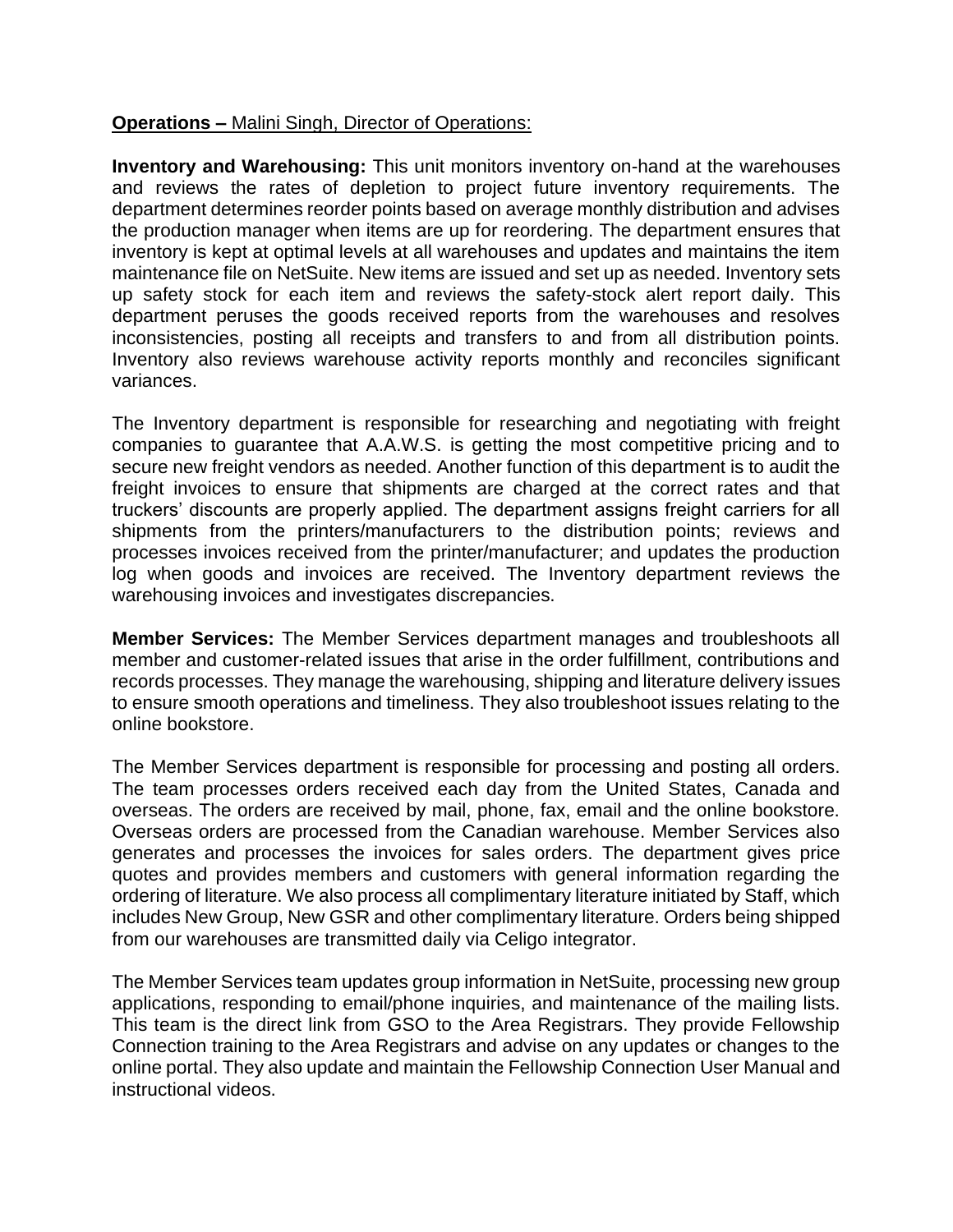The Member Services team also process daily receipt of contributions; posting contributions to group accounts and making sure all contributions are acknowledged. They manage all the necessary research and inquiries relating to member contributions.

**Front Desk/Receptionist:** This department is responsible for managing operations at the Front Desk, including but not limited to greeting visitors to the General Service Office, answering incoming switchboard calls and forwarding the calls to the appropriate individuals.

**Publishing** – David Rosen, Publishing Director: All of the Publishing department's efforts continue to serve the mission of A.A.W.S., Inc., and to support our primary purpose of carrying the message to the next sick and suffering alcoholic via our literature and to help those who help us in this mission. We work together across departments, in collaboration with our corporate boards, trustees' committees and Conference committees to achieve these goals with this overarching imperative: To maintain the highest quality editorial, production and distribution standards while implementing economies of best industrywide practices. This year, we continued to achieve great strides forward, with several major projects reaching fruition, as we continued our focus on attraction, inclusivity and accessibility.

Overall, it is the responsibility of the Publishing department to meet publishing goals determined by the General Service Board, A.A. World Services, Inc., and the General Service Conference.

Publishing department divisions are: Editorial, Production (print and digital), International Licensing and Translation, Intellectual Property and Permissions, Spanish Translation, French Translation, and Webstore. The Publishing department coordinates all aspects of publishing literature, shepherding the origination, editing, revision and implementation of General Service Conference Advisory Actions that pertain to items of literature; translation into French and Spanish; production and manufacturing; and overseeing the webstore presentation of our portfolio of more than 1,100 items of literature – in formats ranging from print, ebook, audiobook and video. Also, we provide licenses for whole works to be translated, printed and distributed in more than 110 languages abroad, as well as permissions for approved excerpts of literature or linking to the aa.org website; and providing related services, including supplying content for GSO's website aa.org.

The publishing director oversees the department's team and its projects; and works with his team's managers, the general manager and the chief finance officer to determine the Publishing department budget requirements and sales projections. Regular reports are presented to the A.A.W.S. Publishing Committee. The publishing director works with the general manager and chief finance officer with cost information gathered and analyzed from our production and fulfillment department professionals for proposed new A.A.W.S. items to be presented to the A.A.W.S. board for their fiduciary oversight and pricing approvals.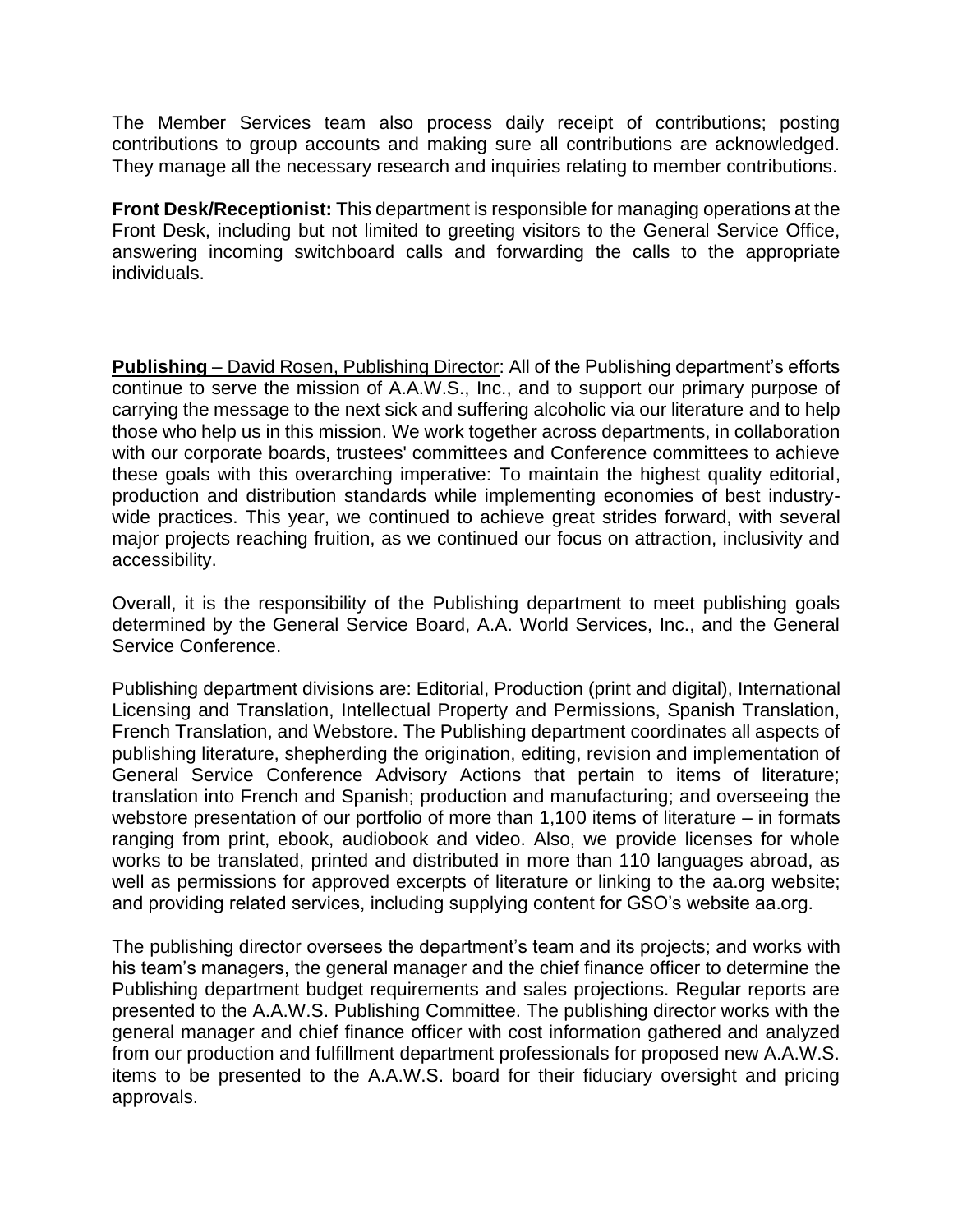The executive editor, managing editor, French and Spanish editors work closely with each GSO staff member to provide editorial direction and expertise regarding Conferenceapproved literature and a host of regularly distributed announcements, reports, service material, newsletters, and other items of literature in print and digital formats. Copyediting manuscripts, incorporating board and Conference committee and staff suggestions for editorial changes, rewriting, proofreading and preparing copy for the printer are the responsibility of these editors. Freelance writers and artists, who are also A.A. members, are hired to develop material and design covers and layouts.

Translation of Spanish and French Conference background material: Under the management of the managing editor, with linguistic supervision from our in-house French and our offsite Spanish editorial teammates, our enhanced French and Spanish freelancer pools successfully provided 2021 Conference background material for the fourth year running under tight deadlines.

The senior production manager/print works with the production coordinator to ensure optimum manufacturing quality of print literature at the most competitive prices. Bids are gathered from a variety of vendors and printers are selected who will produce quality products on time and at a reasonable cost. Paper costs, often quite volatile, are monitored and negotiated and the publishing director, chief finance officer and operations director are apprised on costs, timing of printings, and opportunities for cost savings, as appropriate.

The senior production manager/digital works closely with the senior production manager/print, the executive editor, the managing editor, the chief finance officer, and members of the Communication Services department, as well as relevant staff services positions to gather costs, budget, produce and shepherd digital assets for ebooks, audiobooks and videos through the production, manufacturing and distribution processes.

The webstore operations manager works with the Publishing and Member Services departments and oversees all content and NetSuite-based operations of the A.A.W.S. webstore. Working closely with the publishing director, this position maintains and implements the A.A.W.S. calendar of special offers, posting of new items and special notices on new items and backordered items. This position analyzes sales results monthly and reports results and trends regularly to the A.A.W.S. board's Publishing Committee. Digital distribution operations including vendor relationships, onboarding, metadata consistency and maintenance in collaboration with an in-house workgroup, and content ingestion activities also fall under this position's direction. Addressing the needs from Intergroup/Central Offices (working with the Group Services staff desk and Member Services department) relating to special offers and webstore operations is also of primary concern for this position.

The routine monitoring and protecting of A.A.W.S., Inc. copyrights and trademarks continues under the guidance of the Intellectual Property administrator, as does meeting the steady stream of Intellectual Property requests for the granting of permission to reprint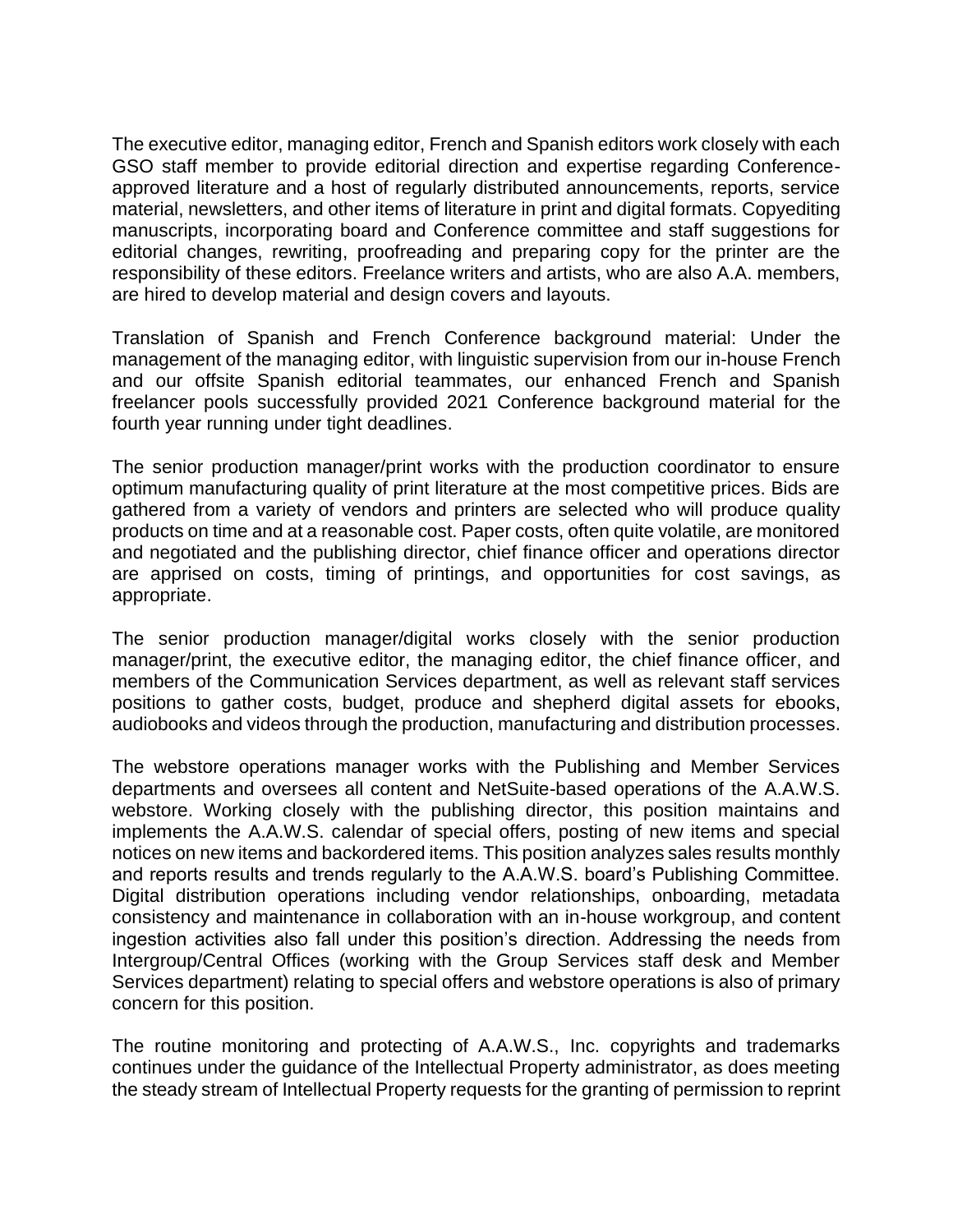copyrighted material. Administrative oversight for trademarks, logos, domain names, and responding to potential infringement falls under this position's purview.

The licensing administrator, with the assistance of an in-house part-time assistant, addresses the continual surge in queries regarding international translation and licensing of A.A.W.S., Inc. and AA Grapevine, Inc. copyrighted material. Notably in 2021, the publishing director and international licensing administrator attended zonal gatherings via Zoom for the Asia Oceania Service Meeting (AOSM), Sub-Saharan Africa Service Meeting (SSASM), Meeting of the Americas (REDELA), and European Service Meeting (ESM), along with dozens of one-on-one follow-up Zooms with individual countries' literature and translation committee representatives.

*New:* Translations of A.A. material have been submitted in the Paraguayan language of Guarani (spoken in Argentina, Bolivia, Brazil and Paraguay). Also, a Kinyarwanda Big Book project moved forward, with a local Rwanda A.A. committee reviewing translated text. This language is spoken in Congo, Rwanda, Tanzania, and Uganda.

*Notable:* Arabic-speaking countries joint translation and licensing has been instituted in collaboration with the Middle East Regional Committee of Alcoholics Anonymous (MERCAA) in efforts to address widespread expressed need for enhancing the availability of A.A. materials in the MERCAA-member countries of Bahrain, Egypt, Jordan, Kuwait, Lebanon, Oman, Qatar, Saudi Arabia, and United Arab Emirates.

### *New 8th Floor Offices*

The Publishing department moved into its new office space on the 8th Floor, and employees returned to the office on hybrid schedules in this new space starting in April 2021. The organization has made use of the new 8th Floor conference room this year as well.

### *New aa.org website*

The publishing director and members of the Publishing department were integral participants on the steering committee and workgroups in the development and review of content for the new aa.org website. Next phase of continued added content, corrections and polishing is ongoing.

### *New enhanced A.A.W.S. ebook and audiobook distribution*

In mid-January 2021, A.A.W.S., Inc. officially launched its enhanced ebook and audiobook distribution implementation with Ingram CoreSource Plus, effectuating distribution via 38 major ebook platforms (including Amazon, Apple, B&N, Kobo, Google Play books, BibliU, Hoopla, Libreka, Libri, Mackin Education, Scribd, and OverDrive: as well as 13 major audiobook vendors, including Audio Apple, Audible, Audio Kobo, Audio Google Play, Hummingbird, and Storytel.

## *Corrections-specific digital distribution*

Progress milestones in our efforts to get items of A.A.W.S., Inc.-copyrighted literature in PDFs, ebook and audiobook into prisons, jails and other corrections venues via tablets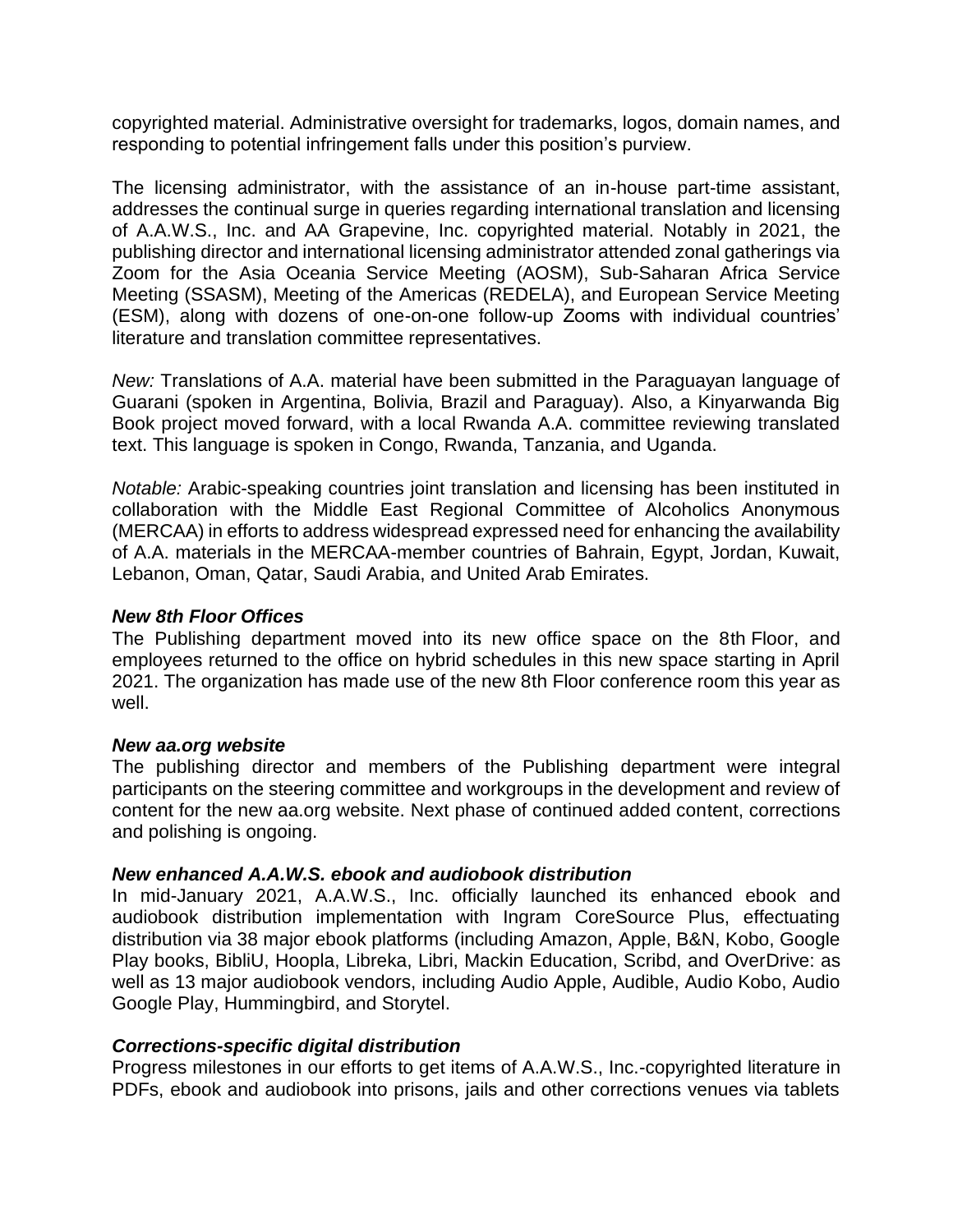and other devices included signing contacts with major vendors Securus Jpay and Edovo. Ingestion of ebooks and audiobooks and content testing are in progress. In the works are continued explorations with Corrections Service Canada and local A.A. Corrections efforts.

# *New souvenir gift book*

With the cancellation of the 2020 International Convention in Detroit, the event souvenir book, *A Visual History of Alcoholics Anonymous: An Archival Journey* was released in English, French and Spanish editions on February 14, 2021. The book includes a highlight on the Virtual 2020 International Convention, a special focus on A.A. in Detroit, and updated coverage of recent digital innovations in A.A. group life. By end of 2021, more than 20,000 copies have been distributed.

# *New Big Book audiobooks in CD sets*

*Alcoholics Anonymous*, the Big Book -- in new professional recordings with state-of-theart Production features -- were released in newly manufactured CD sets to address widespread expressed need for accessibility of the Big Book in audio CD format for members who have limited digital and WIFI access and other barriers to access.

## **Daily Reflections** *audiobook production*

Following approval by the A.A.W.S. board for professional narrator production to commence, audio recordings in English were completed in 2021. French and Spanish recordings to proceed in 2022. Plans for distribution will be formalized when all three (English, French, and Spanish) editions are professionally recorded.

## *Supply chain delays*

Due to Covid-19 disruptions, 2021 was a year marked by delays in the paper supply, manufacturing, printing, shipping, and trucking delivery supply chain for the delivery of printed materials worldwide, and these disruptions directly impacted the supply chain for A.A.W.S. literature and other items. Working together across our GSO service departments, and having regular communication with our members, service structures and Intergroup/Central Offices -- and implementing daily updates about stock availability item-by-item on our A.A.W.S. webstore -- has been a key focus.

## *A.A. Service Manual combined with Twelve Concepts for World Service, 2021-2023 Edition*

By Advisory Action of the 71st General Service Conference, the newly updated, revised and redesigned service manual was released in print in English (BM-31), French (FBM-31) and Spanish (SBM-31).

# *Pamphlets*

By Advisory Actions of the 71st General Service Conference, two new pamphlets were released in English, French and Spanish: "Experience Has Taught Us: An Introduction to Our Twelve Traditions" and "Hispanic Women in A.A." Revised and retitled: "Faith Leaders Ask About Alcoholics Anonymous" (formerly titled "Members of the Clergy Ask About Alcoholics Anonymous").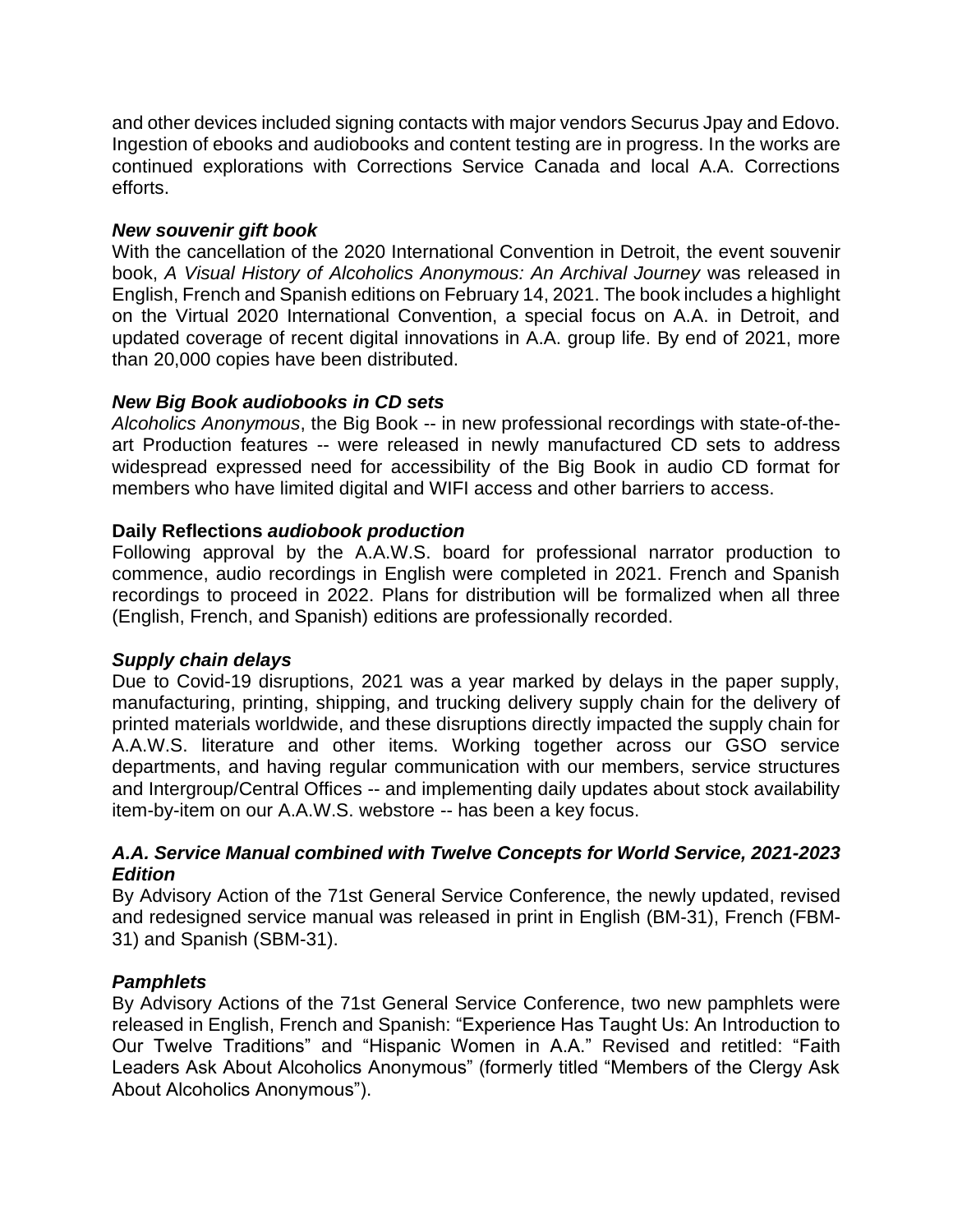## *Revised A.A. Preamble items*

By Advisory Action of the 71st General Service Conference, the A.A. Preamble was updated in the following materials (in English, French and Spanish): Preamble Placard and Wallet Card.

### *Revised and Reformatted* **Twelve Steps and Twelve Traditions**

By Advisory Action of the 71st General Service Conference, revised and reformatted 12 x 12s in English, French and Spanish have been printed and made available. This effort will continue as reprints in different formats are needed.

## *"Your General Service Office, the Grapevine and the General Service Structure" DVD*

Manufacturing was completed, with delivery to warehouse and on-sale dates projected for early January 2022.

### *Our Great Responsibility* **ebook project update**

English ebook conversion is completed. Projected final review of Spanish and French editions to be competed for an on-sale release date of all three languages in first quarter 2022.

## *Quebec Sign Language (LSQ) video and American Sign Language (ASL) video of "Access to A.A." pamphlet*

Production to begin in early 2022.

# **Alcoholics Anonymous***,* **Fifth Edition; Alcohólicos Anónimos***,* **Cuarta Edición [Fourth Edition];** *Plain & Simple Language Big Book project*

See the report of the trustees' Literature Committee for information on these projects recommended by Advisory Actions of the 71st General Service Conference.

### *Five-month Reduced Shipping Charges Test Pilot results*

A.A.W.S. had widespread participation in its Five-Month Reduced Shipping Test Pilot, which ran from May 17 to October 18, 2021. As a result, a new schedule of shipping charges for items of A.A.W.S. literature will be implemented in first quarter 2022.

### *Registering Canadian copyrights*

In response to recent developments specific to Canadian copyright law and term limitations of copyright, our IP team (with research assistance from nonalcoholic Archives director Michelle Mirza) completed copyright registration with the Canadian Intellectual Property Office (CIPO) for our Big Book, *Alcoholics Anonymous,* and 36 other A.A.W.S., Inc. books and booklets in their English, French and Spanish editions.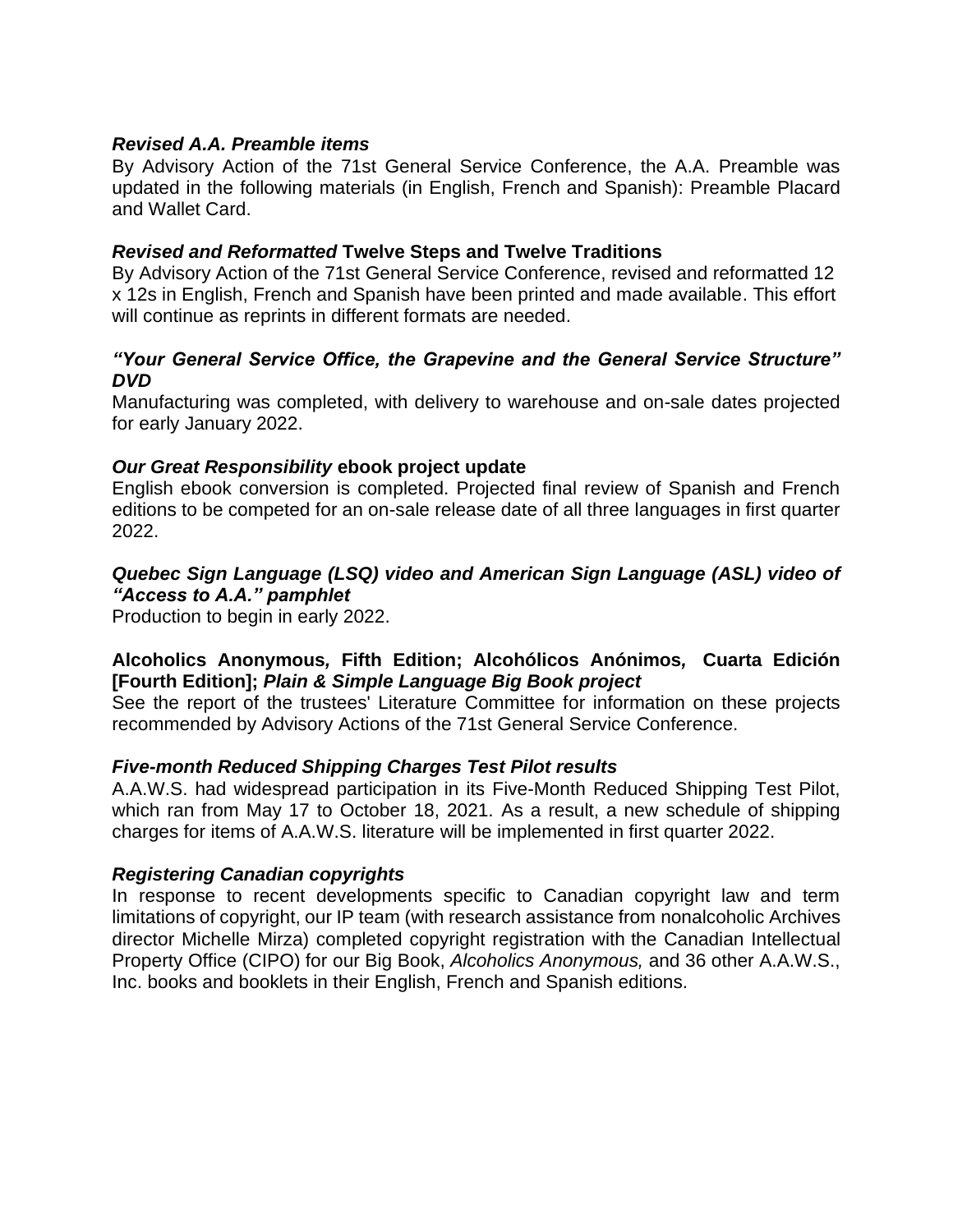**Staff Services** – Sandra Wilson, Director: The director of staff services reports directly to the general manager and is responsible for the oversight and management of GSO Staff and services. The position works closely with the general manager on a broad spectrum of activities that are critical to the operations and management of the General Service Office. The director undertakes, at the request of the general manager, special projects and committee assignments and informs the general manager on all significant issues involving the Fellowship and/or the GSO that come to his or her attention.

# **The principal duties and responsibilities of this position are the following:**

- Provides supervision and leadership to GSO staff and staff services manager, ensuring sound performance management and procedures are implemented.
- Ensures staff functions are effectively and efficiently supported, including, but not limited to assessment of staffing needs and requirements.
- Coordinates budgeting and monitors the annual budget for the Staff Services department. Works with CFO to ensure accounting for staff services projects and activities is accurate and timely. Authorized to sign checks within identified thresholds.
- Participates as part of the senior management team of the GSO.
- As senior management assists in the development and implementation of strategic planning policies and initiatives necessary to meet the objectives of the GSO.
- Chairs or participates on various committees and teams as requested.
- Lends support, at the direction of the general manager, in the execution of special projects and programs in furtherance of the mission and goals of the GSO.
- Provides support in coordination of the General Service Board meetings.
- Communicates with the general manager on all relevant matters of Services including the Fellowship and the General Service Office.
- Coordinates with the staff coordinator and staff services manager the training of new staff and staff assistants.